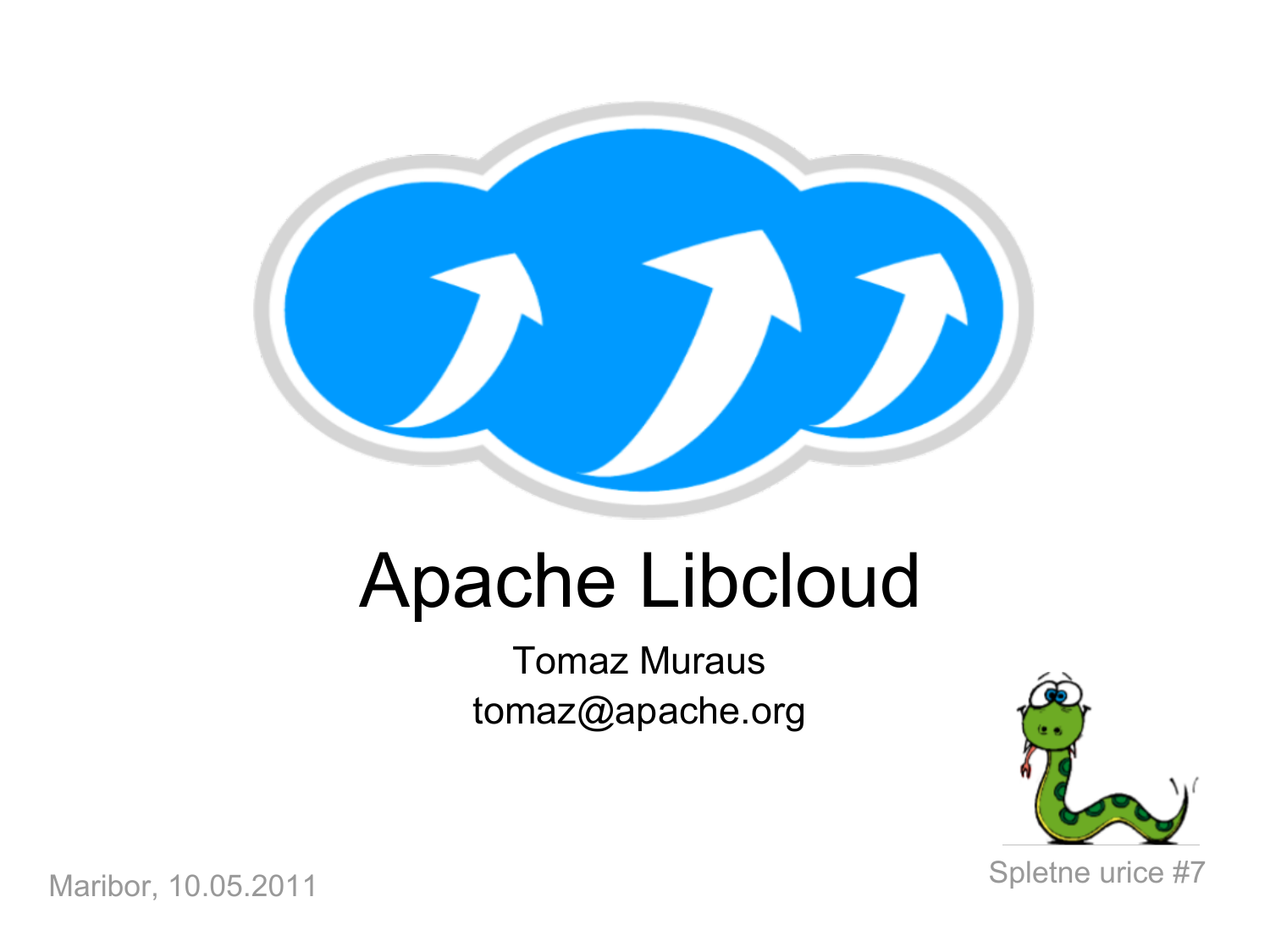## **Agenda**

- ●Kdo sem jaz
- ●Zakaj?
- Zgodovina
- ●Apache Libcloud
- ●Zgradba projekta
- Compute API
- Storage API
- ●Load-balancer API
- ●Primer
- Maribor Maribor Chean Spletne urice #7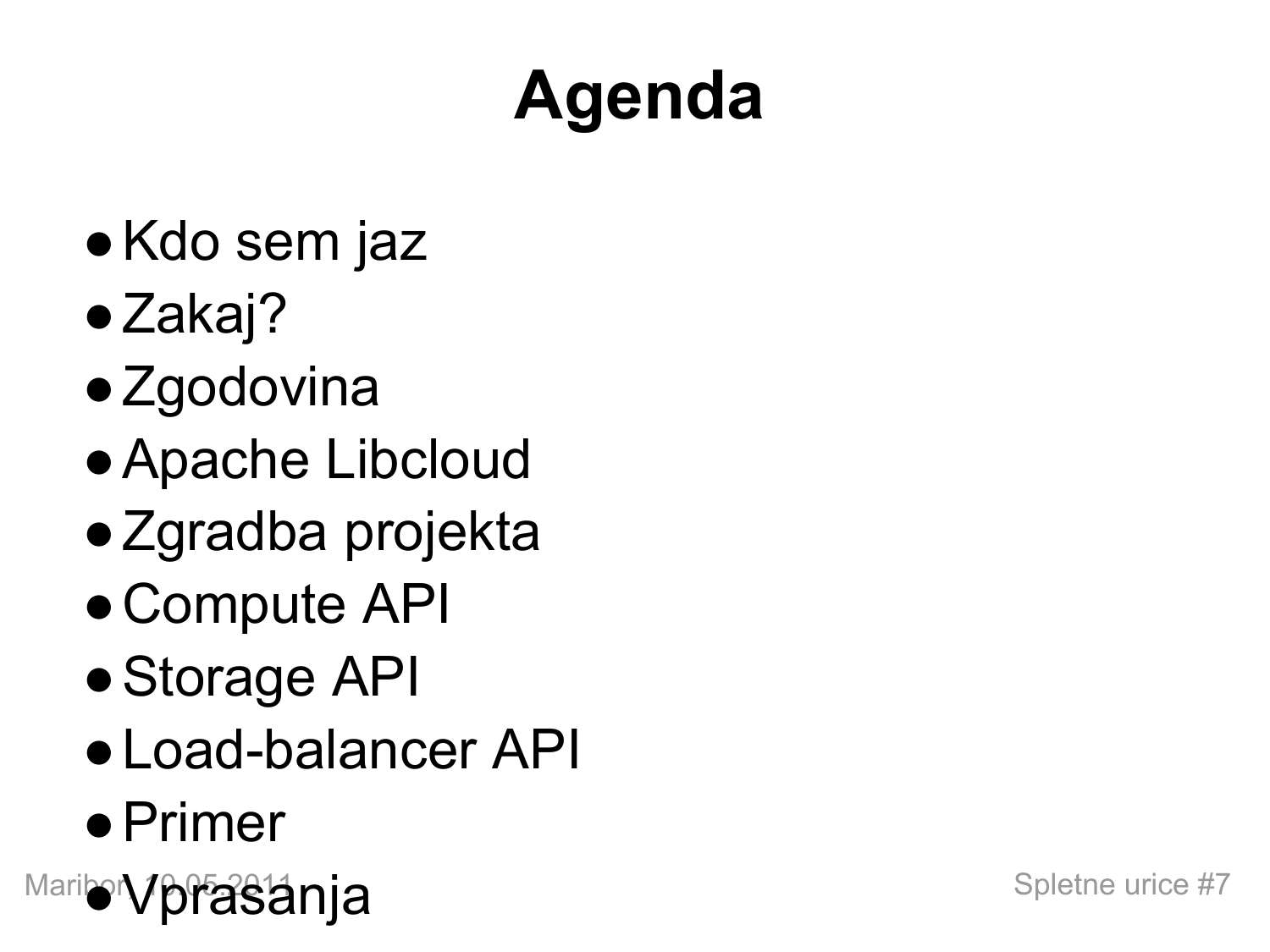## **Kdo sem jaz**

- $\bullet$  Tomaz Muraus /  $@$ KamiSLO
- ●Student racunalnistva in informatike
- ●Delam za [Cloudkick](https://www.cloudkick.com/) / [Rackspace](http://www.rackspace.com/index.php)
- ●Vecinoma se ukvarjam z backend zadevami (Python, JavaScript / Node.js, C, ...) in sistemsko administracijo
- avtor vecih odprto-kodnih projektov [http:](http://github.com/Kami) [//github.com/Kami](http://github.com/Kami)
- Apache Libcloud committer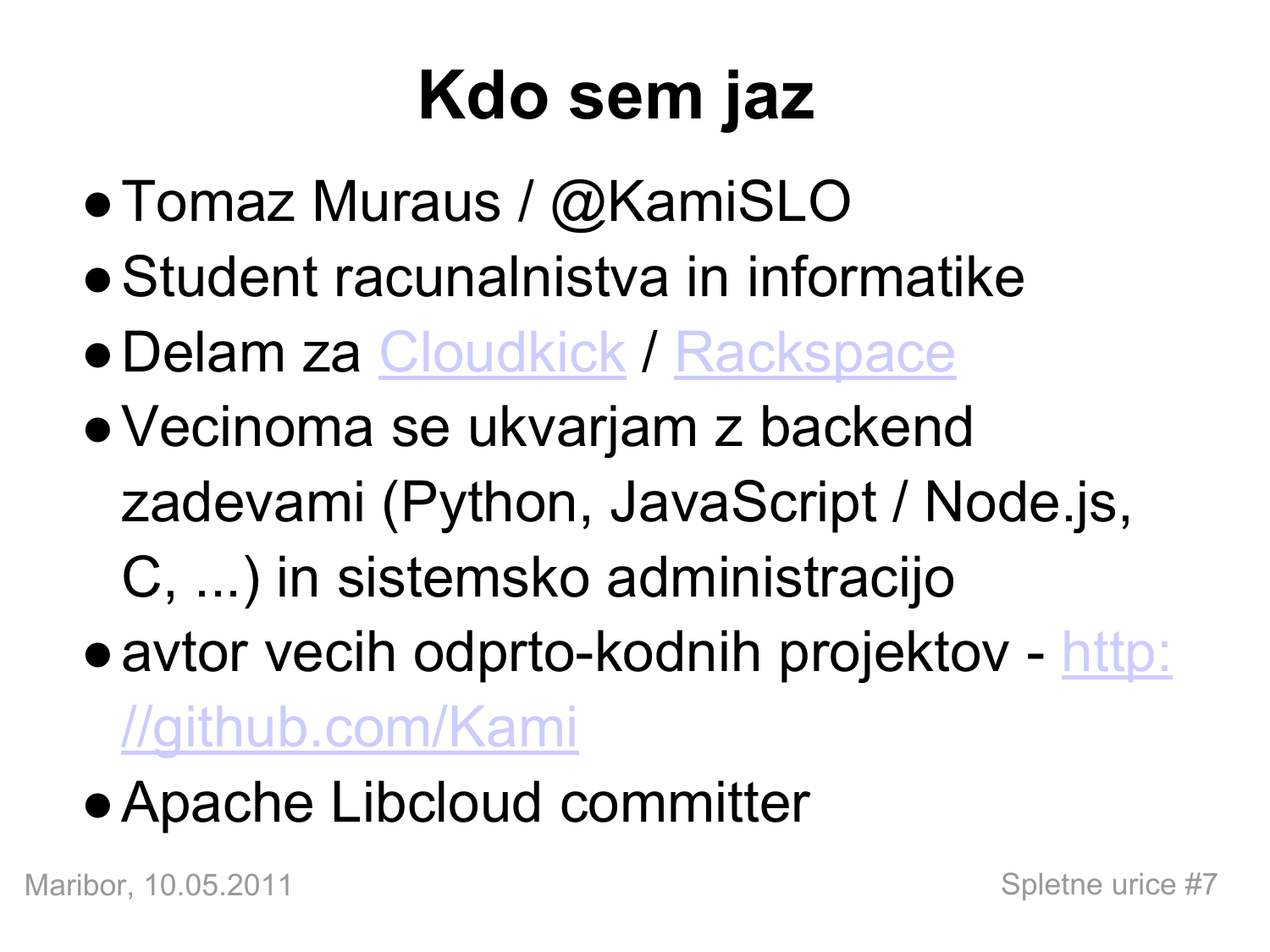### **Apache libcloud**

#### "Komunikacija z razlicnimi ponudniki oblacnih storitev preko enotnega in preprostega vmesnika."

from libcloud.types import Provider from libcloud.providers import get\_driver

driver = get\_driver(Provider.RACKSPACE) conn = driver('username', 'api key')

node = conn.create node(name='i can has a server!', size=conn.list sizes()[0], image=conn.list\_images()[0])

Maribor, 10.05.2011 **Spletne urice #7**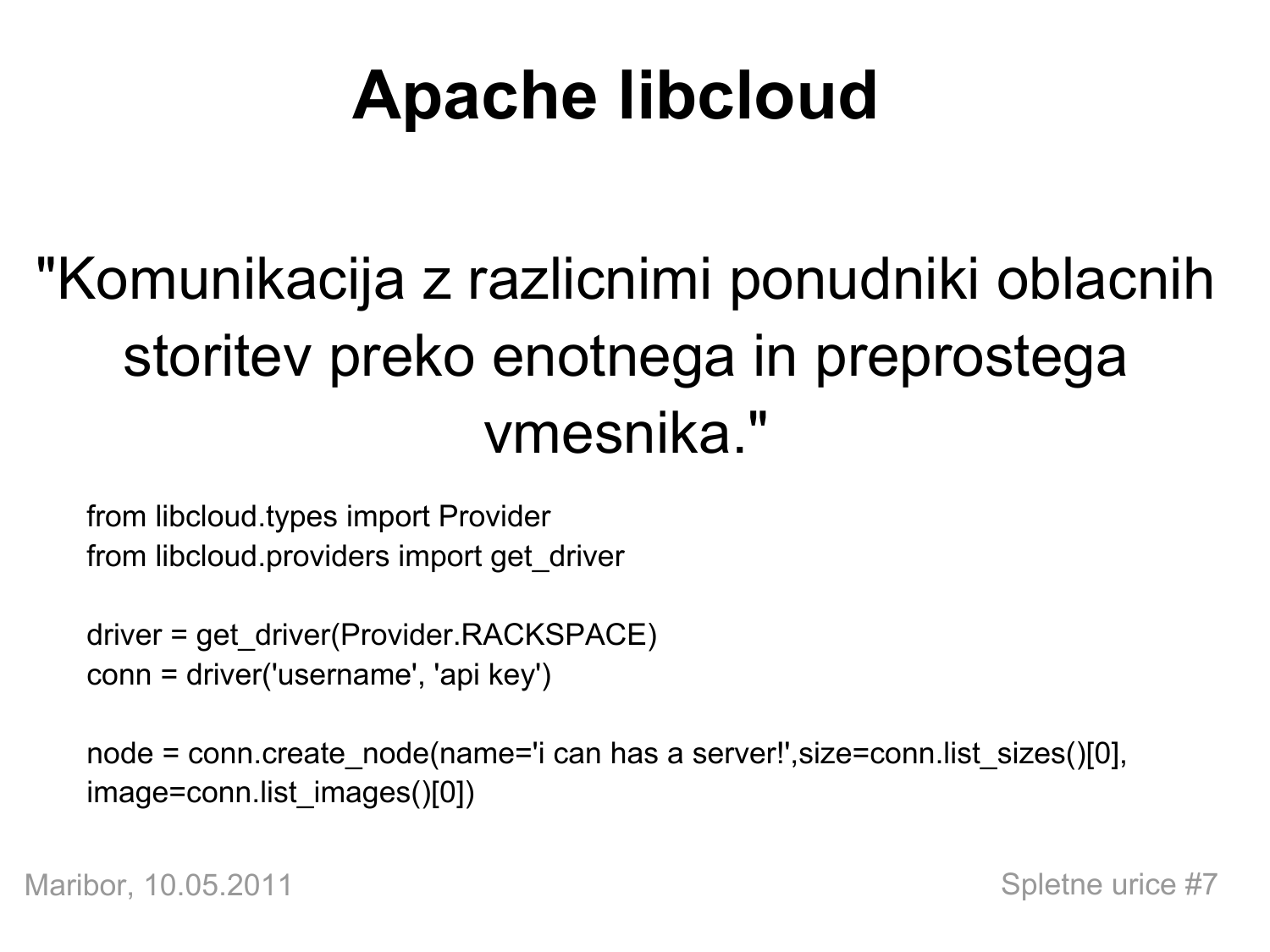#### **Apache libcloud**

| <b><i>O</i></b> rackspace cloud |                                                                                                                                                                                                                                                                                                                                                                                         | <b>Support: Cloud Status</b> | <b>Knowledge Base</b><br>Forums | <b>Live Chat</b><br><b>Tickets</b> | 1-877-934-0407 | 张 0800-083-3012         |
|---------------------------------|-----------------------------------------------------------------------------------------------------------------------------------------------------------------------------------------------------------------------------------------------------------------------------------------------------------------------------------------------------------------------------------------|------------------------------|---------------------------------|------------------------------------|----------------|-------------------------|
| Home<br>m                       | Cloud Servers<br><b>Cloud Servers</b><br>The cloud servers in your account are listed below. Click on the link in the Server Name column to manage the server and<br>its settings. Please note that servers in this list accumulate usage fees regardless of their operational status. If you no<br>longer wish to be billed for a server you must delete the server from your account. |                              |                                 |                                    |                |                         |
| Hosting                         |                                                                                                                                                                                                                                                                                                                                                                                         |                              |                                 |                                    |                |                         |
| <b>Cloud Files</b>              |                                                                                                                                                                                                                                                                                                                                                                                         |                              |                                 |                                    |                |                         |
| <b>Cloud Servers</b><br>D       | Server Instances                                                                                                                                                                                                                                                                                                                                                                        | My Server Images             |                                 |                                    |                |                         |
| <b>Load Balancers</b>           | 1 Server(s) (Showing 1 to 1)<br><b>Delete Selected</b><br><b>Add Server</b>                                                                                                                                                                                                                                                                                                             |                              |                                 |                                    | Q              | $\overline{\mathsf{X}}$ |
|                                 | <b>Server Name</b><br><b>Status</b>                                                                                                                                                                                                                                                                                                                                                     | <b>RAM Amount</b>            | Primary IP                      | <b>Distribution</b>                | Datacenter     |                         |
| Your Account                    | aP)<br>icanhasaserver                                                                                                                                                                                                                                                                                                                                                                   | 256                          | 50.56.30.90                     | Arch 2010.05                       | ORD1           | ╒╕                      |
| Support                         |                                                                                                                                                                                                                                                                                                                                                                                         |                              |                                 |                                    |                |                         |
| Logout                          |                                                                                                                                                                                                                                                                                                                                                                                         |                              |                                 |                                    |                |                         |

Maribor, 10.05.2011 Spletne urice #7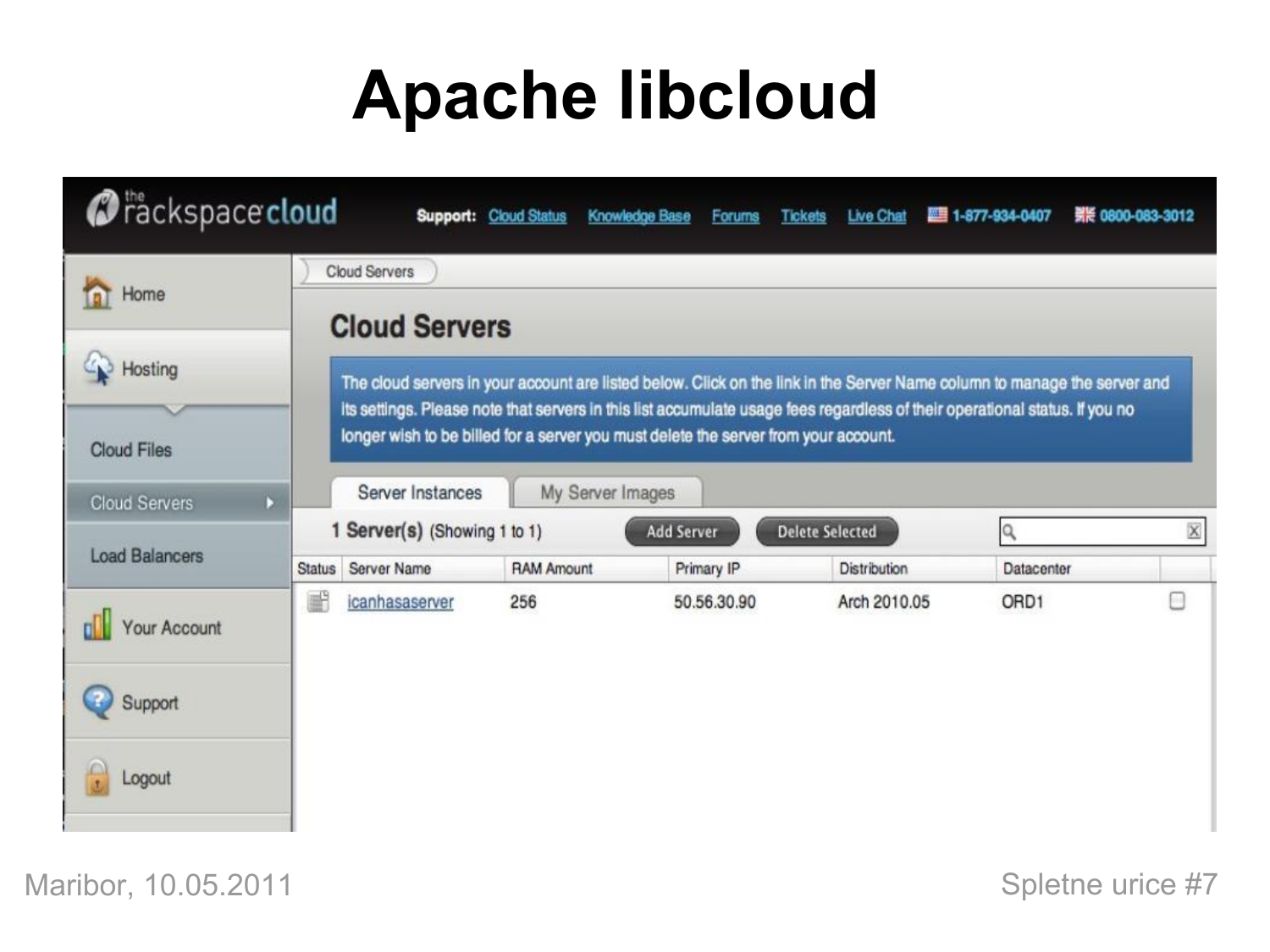## **Zakaj**

- ●Potreba po standardizaciji
	- ○Razlicni vmesniki
	- ○Razlicni formati odgovora (xml, json, text, ...)
	- ○Razlicni nacini avtentikacije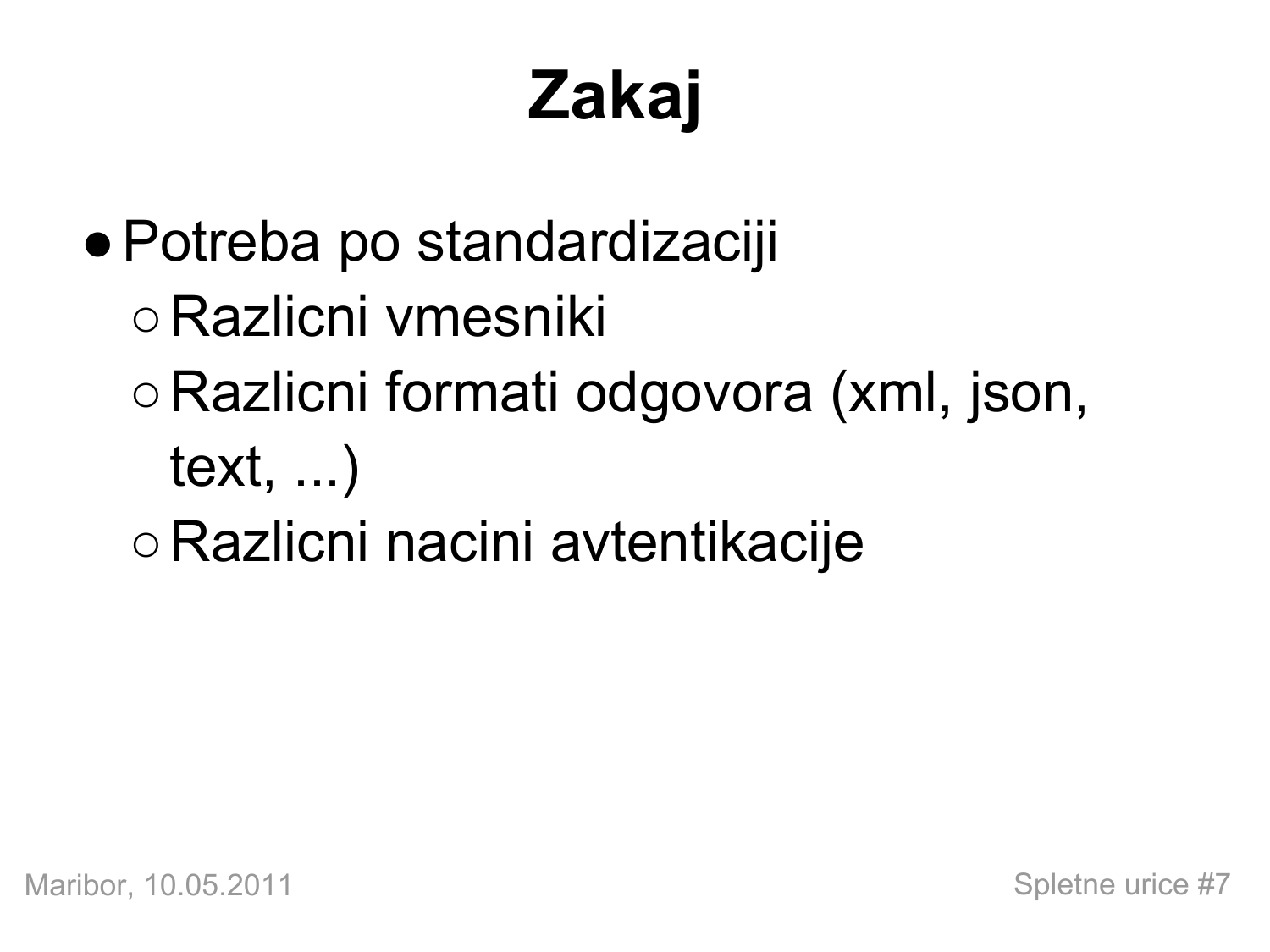# **Zakaj (razlicni formati odgovora - XML)**

<DescribeInstancesResponse xmlns="http://ec2.amazonaws.com/doc/2010- 08-31/">

<requestId>56d0fffa-8819-4658-bdd7-548f143a86d2</requestId>

<reservationSet>

<item>

<reservationId>r-07adf66e</reservationId>

<instancesSet>

<item>

<instanceId>i-4382922a</instanceId>

<imageId>ami-0d57b264</imageId>

<instanceState>

<code>0</code>

<name>pending</name>

</instanceState>

Maribor,  $10.05.2011$  Net take  $\#7$  $\epsilon$  <privateDnsName/> ...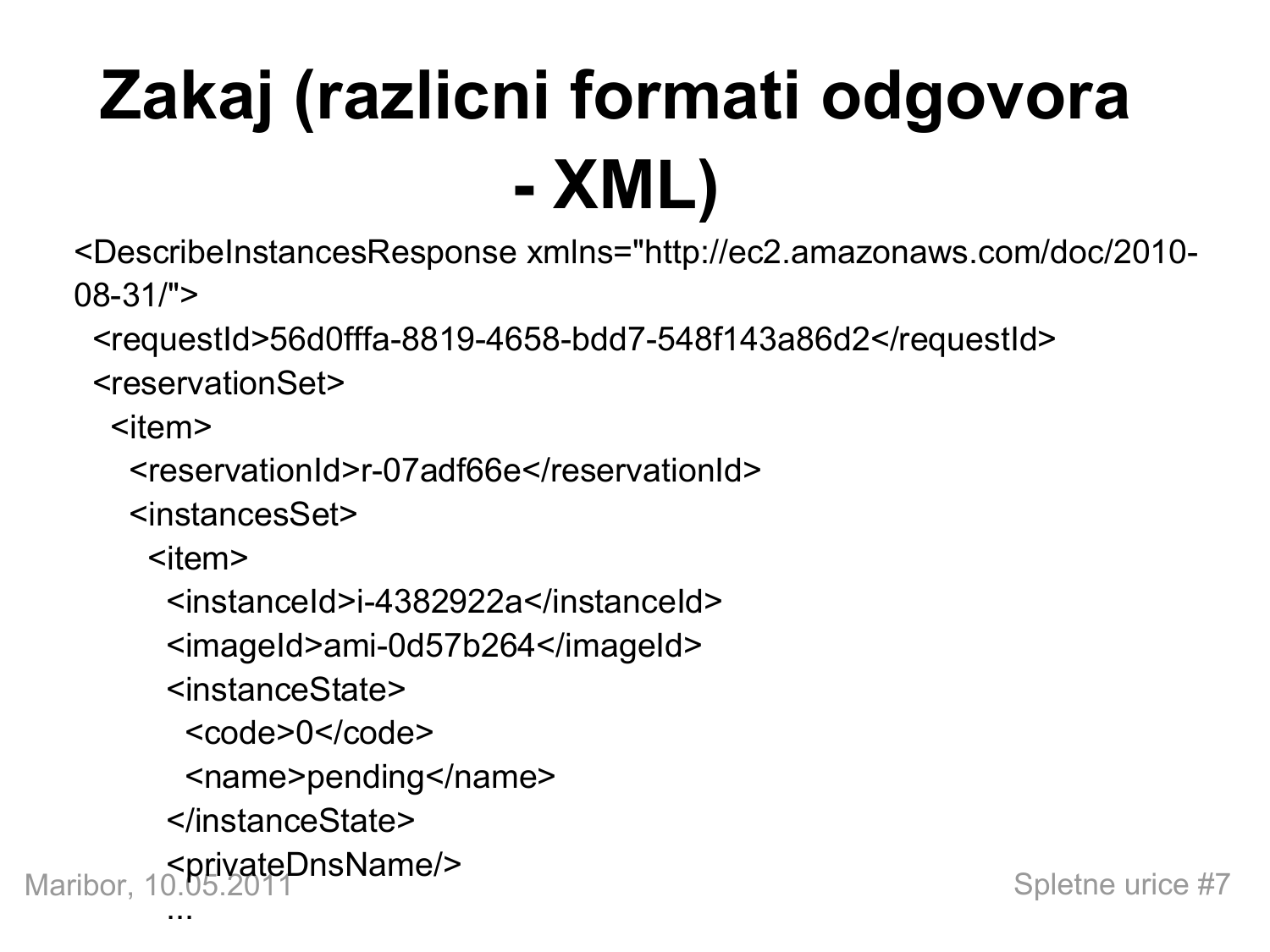# **Zakaj (razlicni formati odgovora - text based)**

Maribor, 10.05.2011 Spletne urice #7 de:0:0:write:requests 466 rx 760681 vnc:password testpass ide:0:0 f0202f1c-0b4f-4cfc-8ae3-e30951d09ef0 ide:0:0:read:requests 7467 ide:0:0:read:bytes 165395968 vnc:ip 178.22.66.28 boot ide:0:0 smp 1 started 1286568422 nic:0:model virtio status active user 93b34fd9-7986-4b25-8bfd-98a50383605d ide:0:0:media disk name cloudsigma node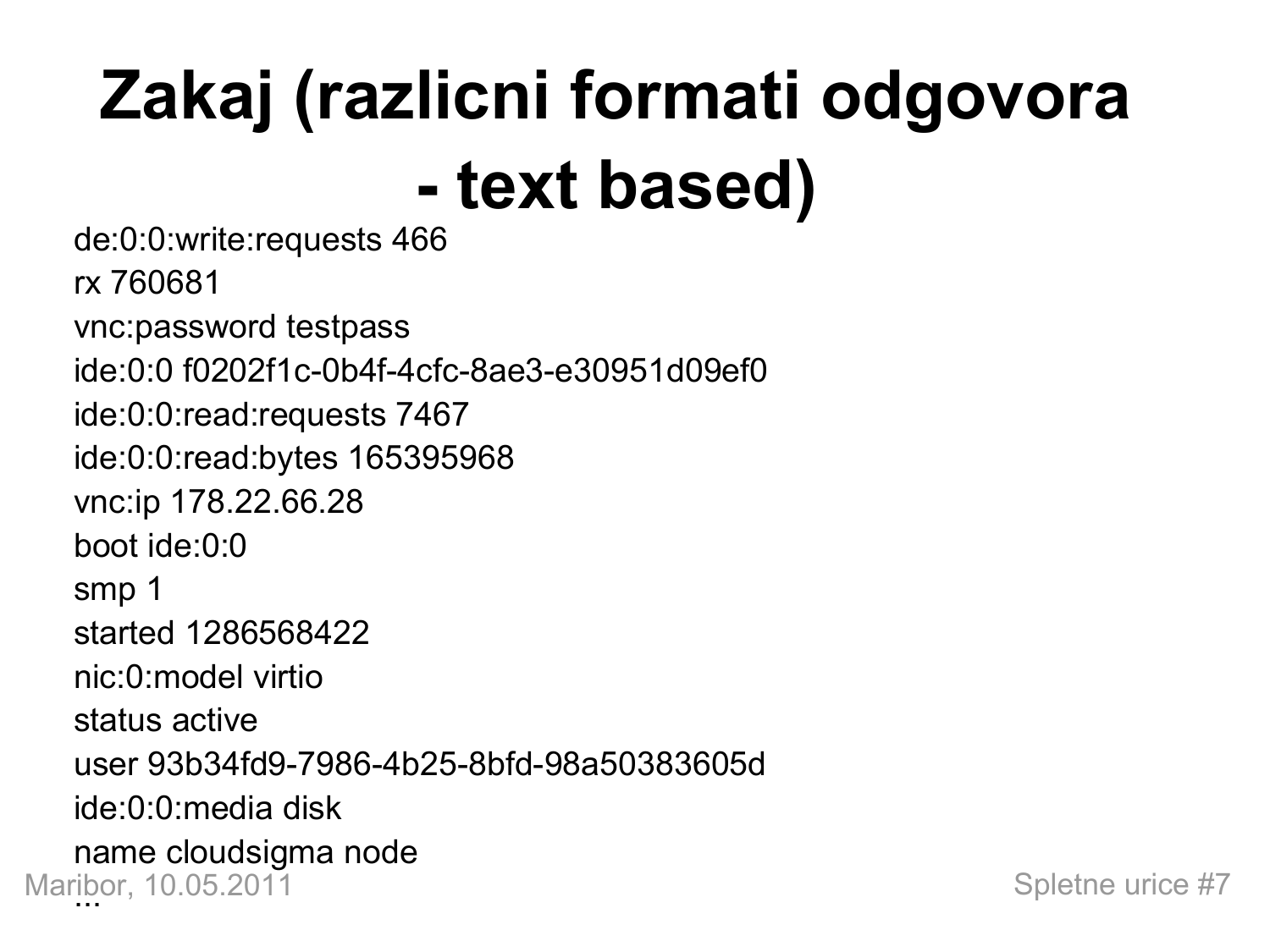# **Zakaj (razlicni formati odgovora - JSON)**

```
 {"ips":[ {"address":"67.214.214.212"} ],
 "memory":1073741824,"id":"99df878c-6e5c-4945-a635-d94da9fd3146",
 "storage":21474836480,
 "hostname":"foo.apitest.blueboxgrid.com",
 "description":"1 GB RAM + 20 GB Disk",
 "cpu":0.5,
 "status":"running"
```
...

}]

[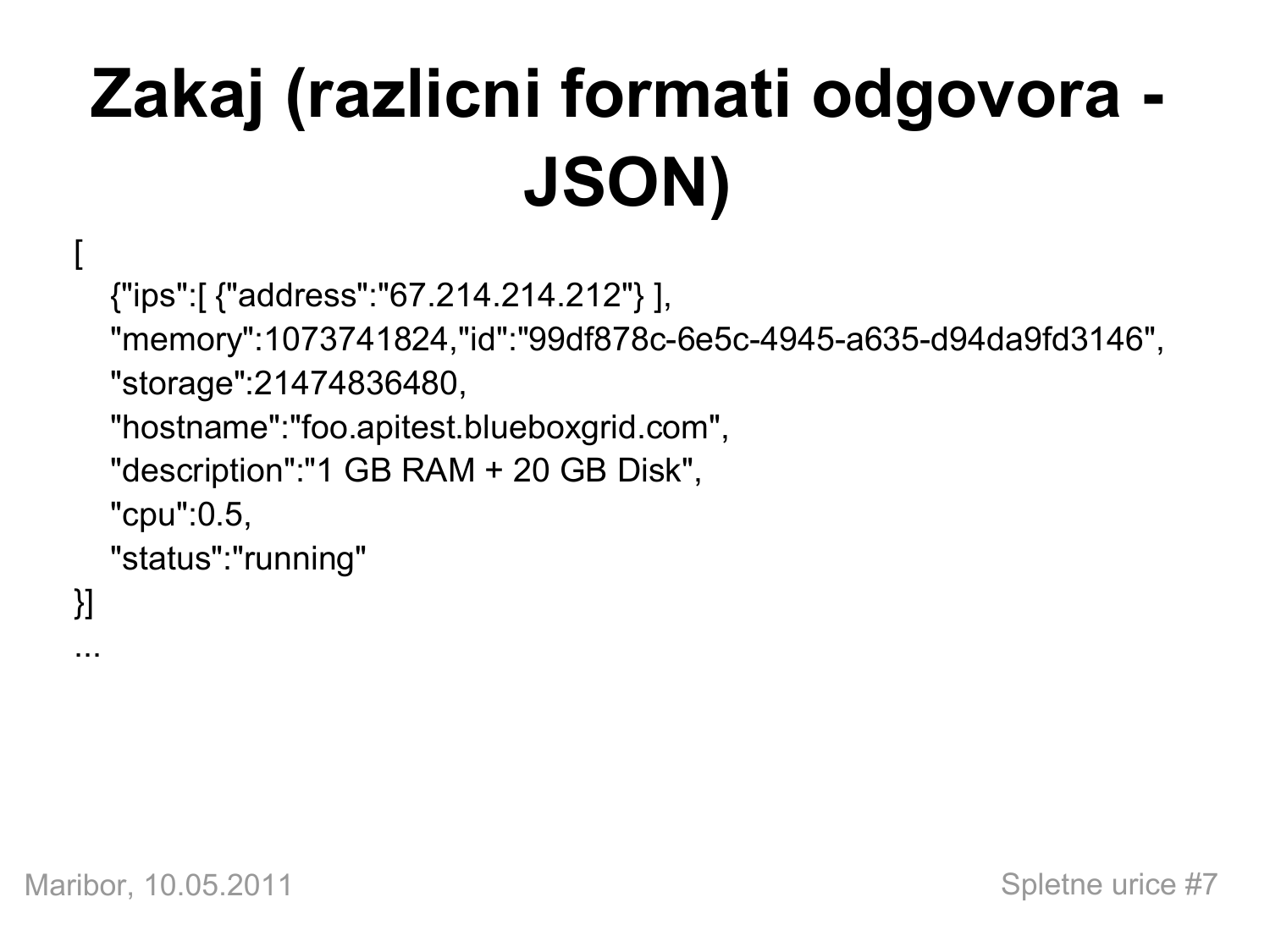## **Zakaj (razlicni nacini avtentikacije)**

- Shared secret / token
- HMAC based
- Username & password based
- X509 certificate based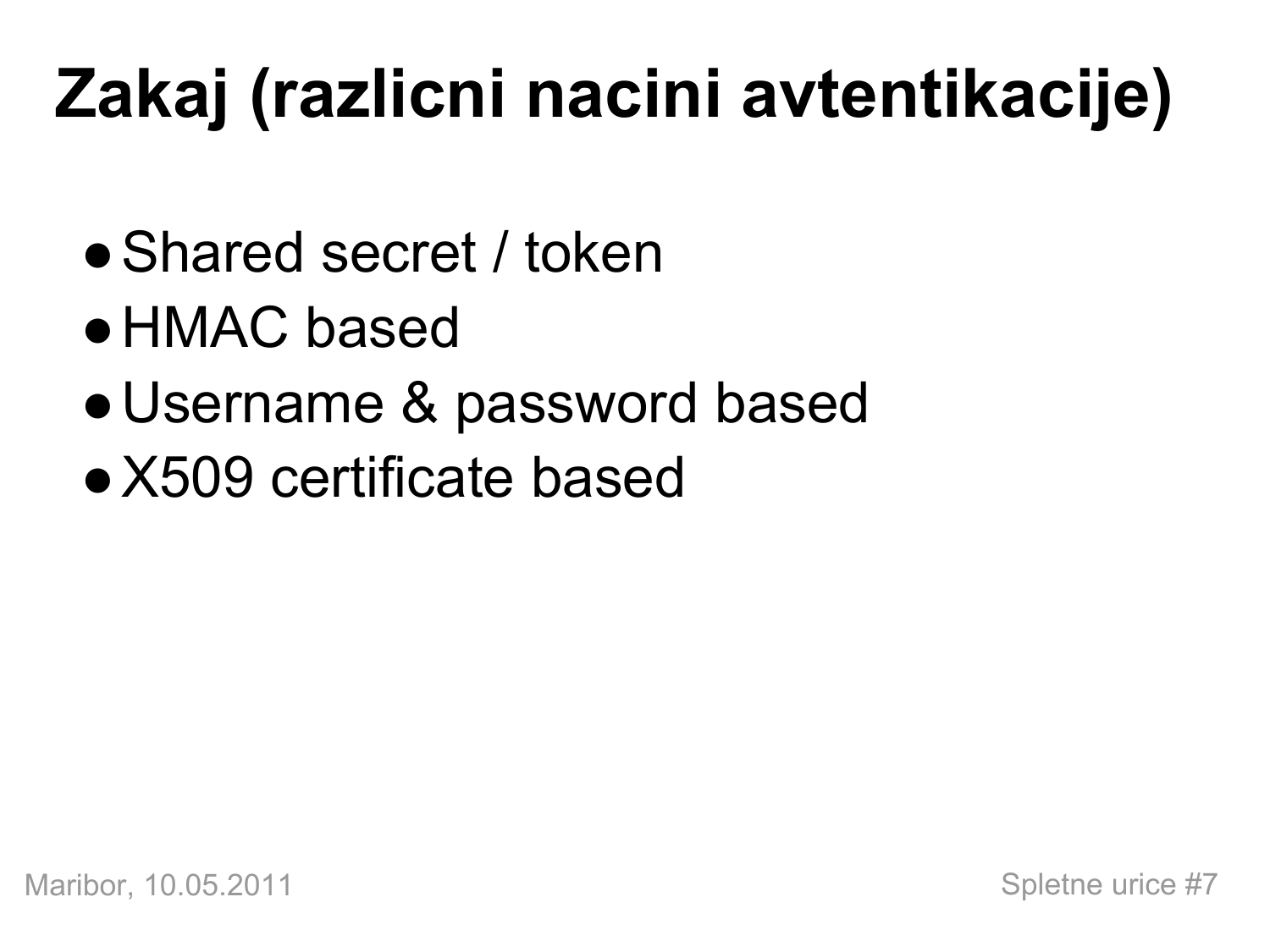## **Apache Libcloud**

- ●Knjiznjica je nastala leta 2009 v podjetju **Cloudkick**
- Napisana v programskem jeziku Python
- Se istega leta se je projekt pridruzil Apache fundaciji
- ●Trenutna stabilna razlicica je **0.4.2** (17 Januar, 2011)
- ●V razvoju je razlicica **0.5.0** veliko novosti (storage API, load-balancer API, novi

Maribor, COMPUTE gonilniki) - ze na voljo v trunk-ulrice #7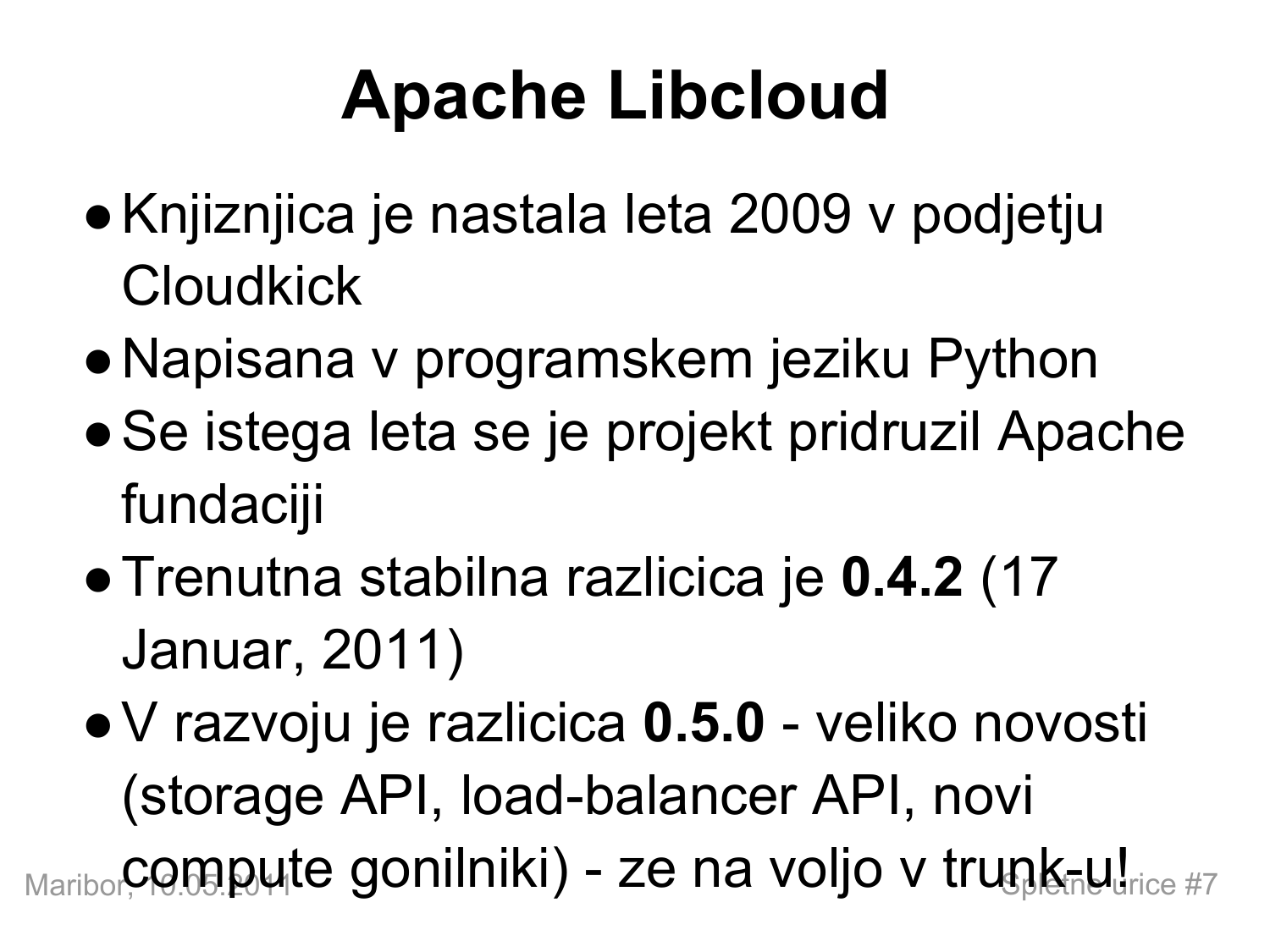## **Apache Libcloud**

- ●~10 committerjev, od tega je v zadnjem casu aktivnih okoli 5
- ●kar nekaj prispevkov s strani skupnosti (vecinoma so to razni gonilniki)
- $\bullet$  Mailing lista libcloud@incubator.apache. org
- IRC kanal #libcloud @ freenode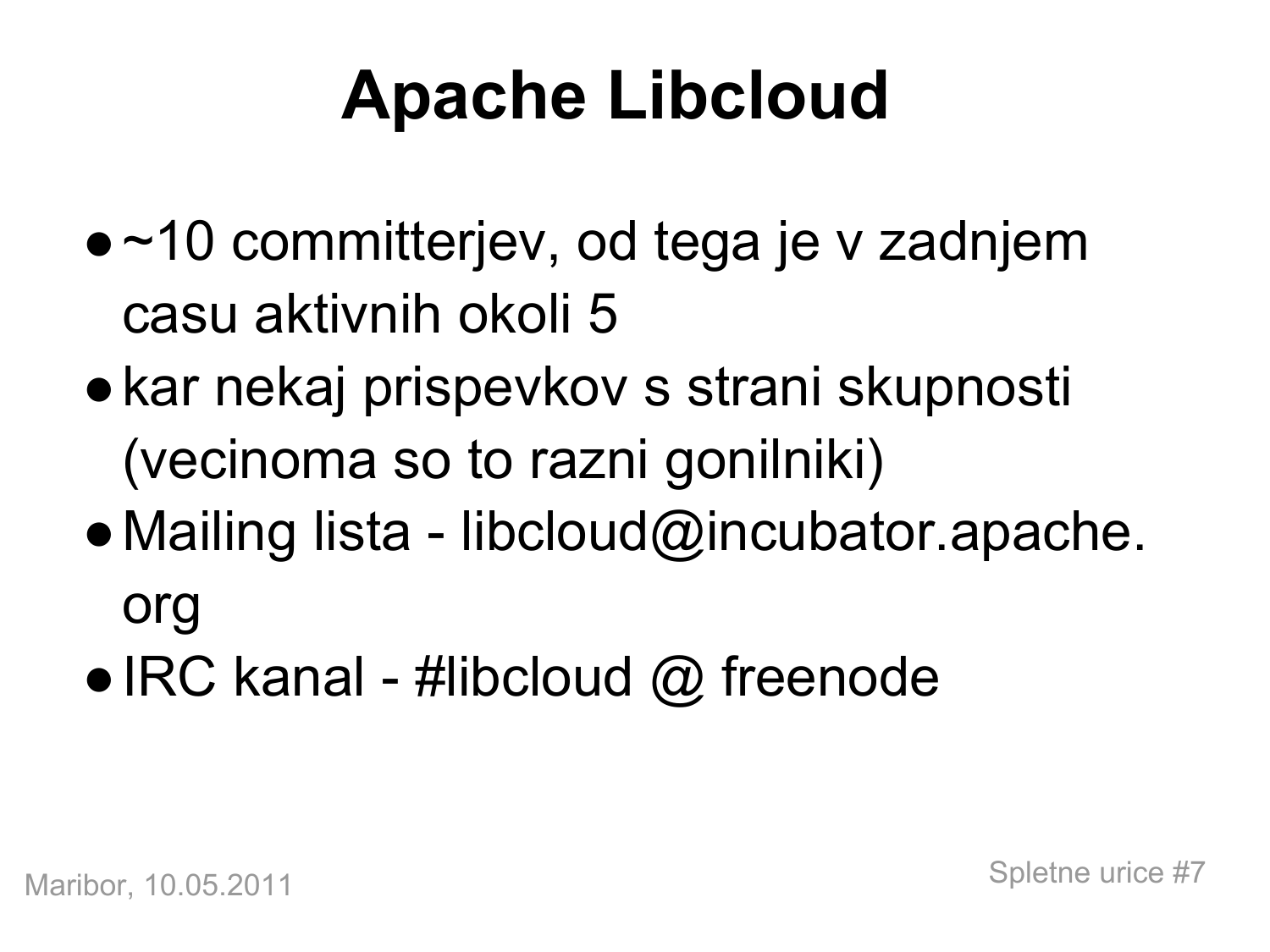#### **Libcloud API**



Spletne urice #7 Maribor, 10.05.2011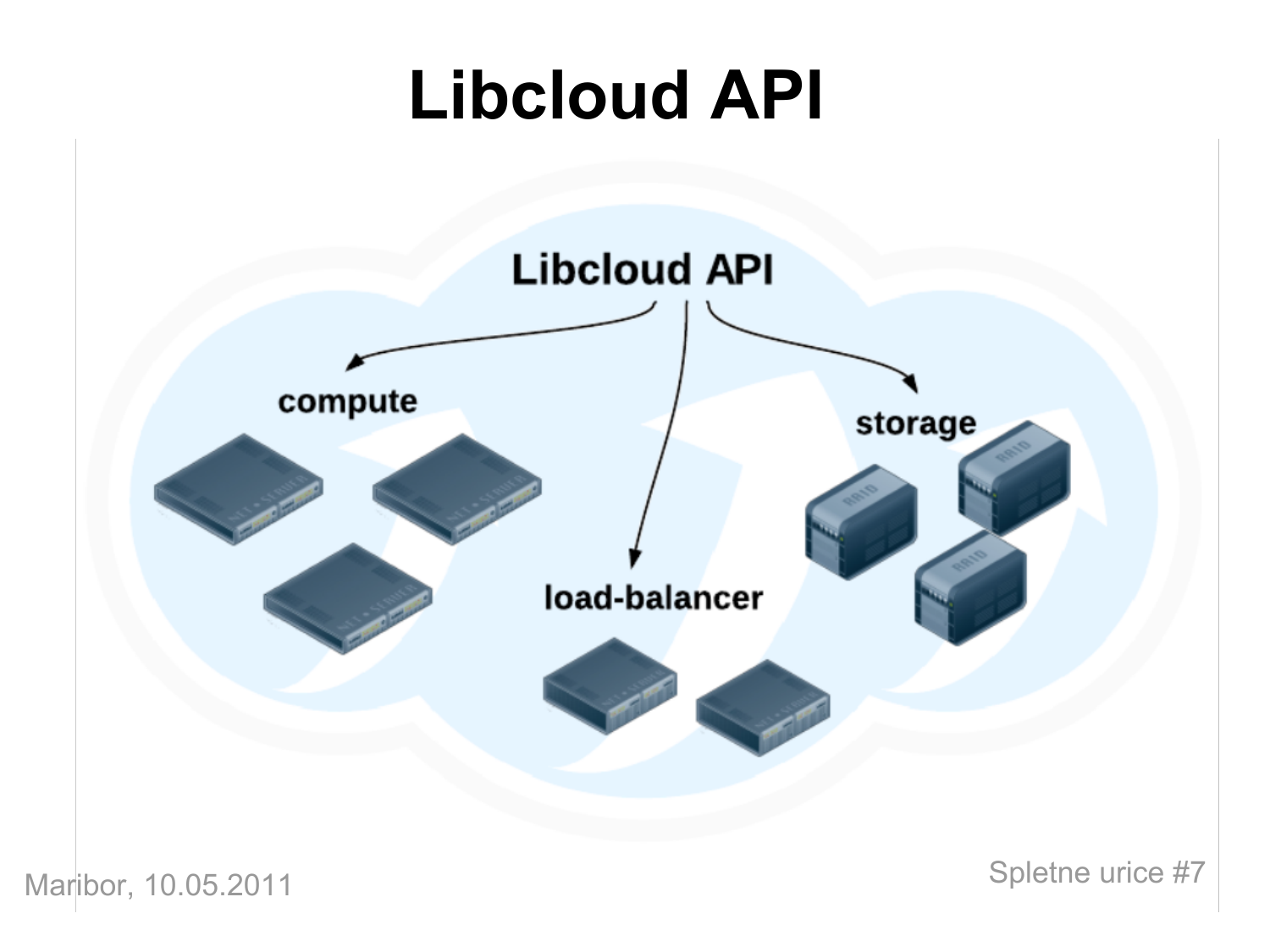## **Libcloud API (Compute)**

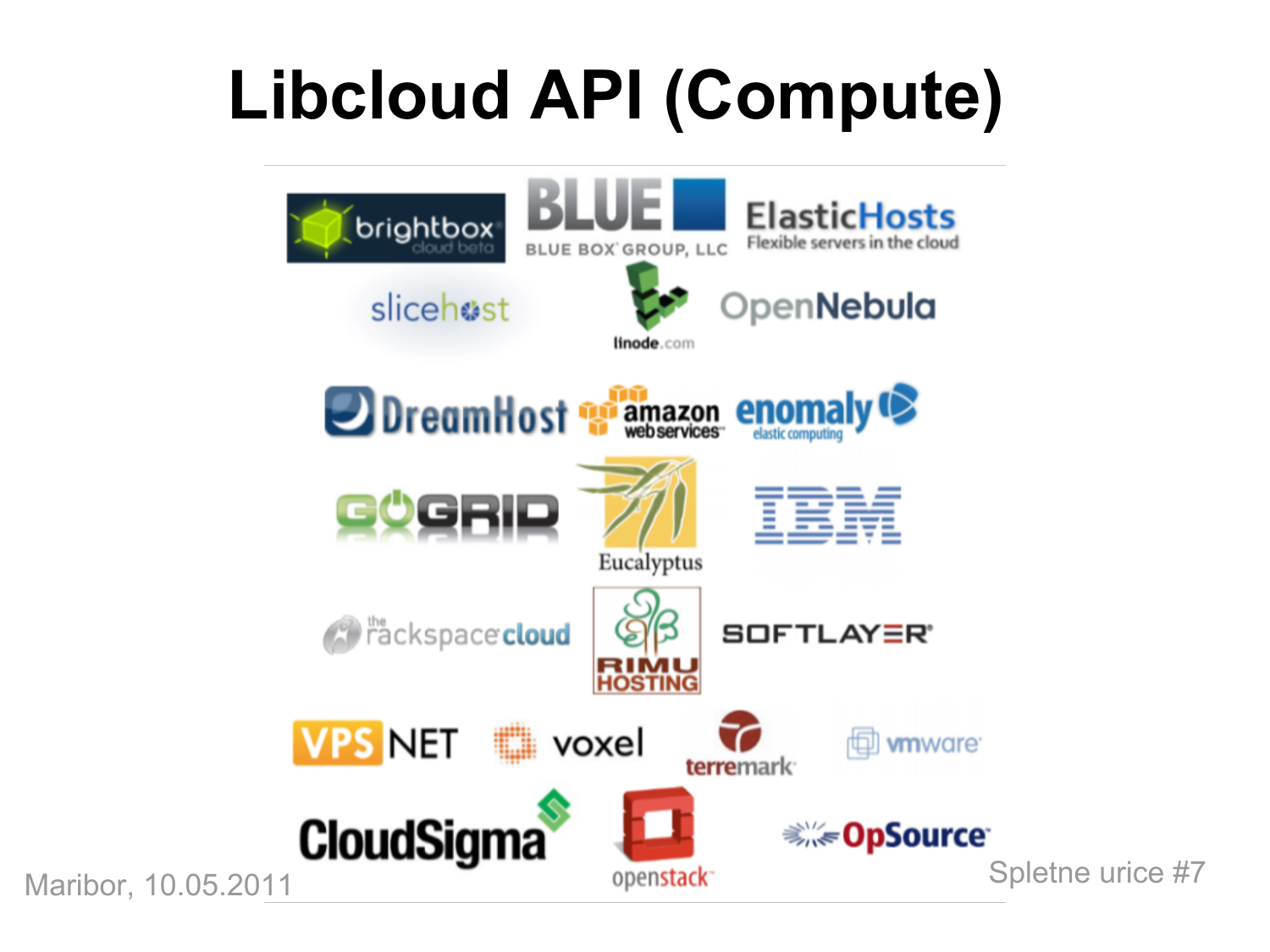# **Libcloud API (Compute terminologija)**

#### **●image**

<NodeImage: id=aki-17765c63, name=ubuntu-kernels-milestoneeu/ubuntu-lucid-amd64-linux-image-2.6.32-305-ec2-v-2.6.32- 305.9-kernel.img.manifest.xml, driver=Amazon EC2 (eu-west-1) ... >

#### **●size**

<NodeSize: id=m1.large, name=Large Instance, ram=7680 disk=850 bandwidth=None price=0.34 driver=Amazon EC2 (useast-1) ...>

Spletne urice #7 Maribor, 10.05.2011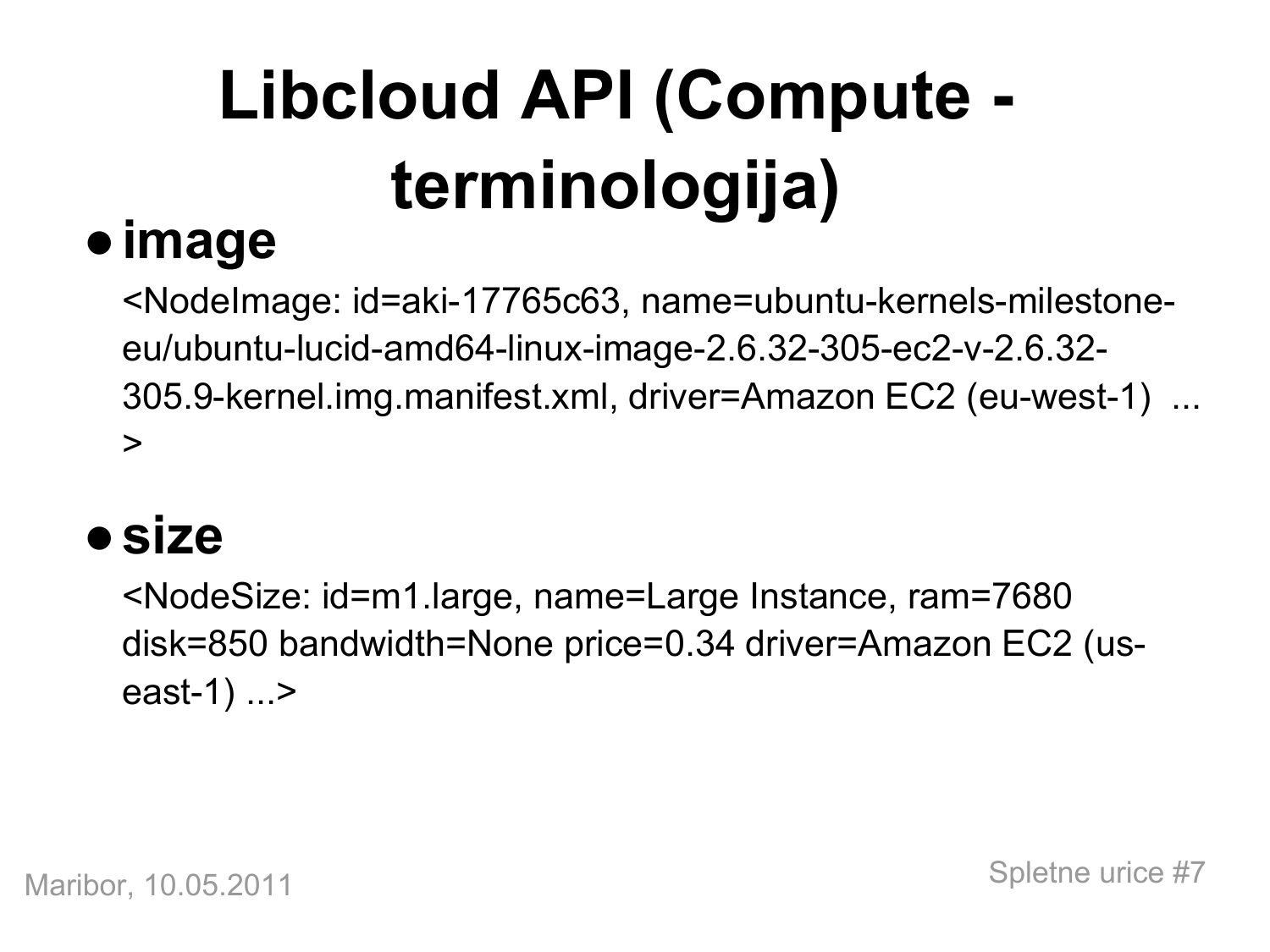#### **Libcloud API (Compute terminologija) ●location**

<EC2NodeLocation: id=0, name=Amazon Europe Ireland, country=IE, availability\_zone=eu-west-1a driver=Amazon EC2 (euwest-1)

#### **●node**

<Node: uuid=7e25ff022bfa952d15558d1c362e258d274b747e, name=i-db3fbcad, state=0, public\_ip=['46.137.19.67'], provider=Amazon EC2 (eu-west-1) ...>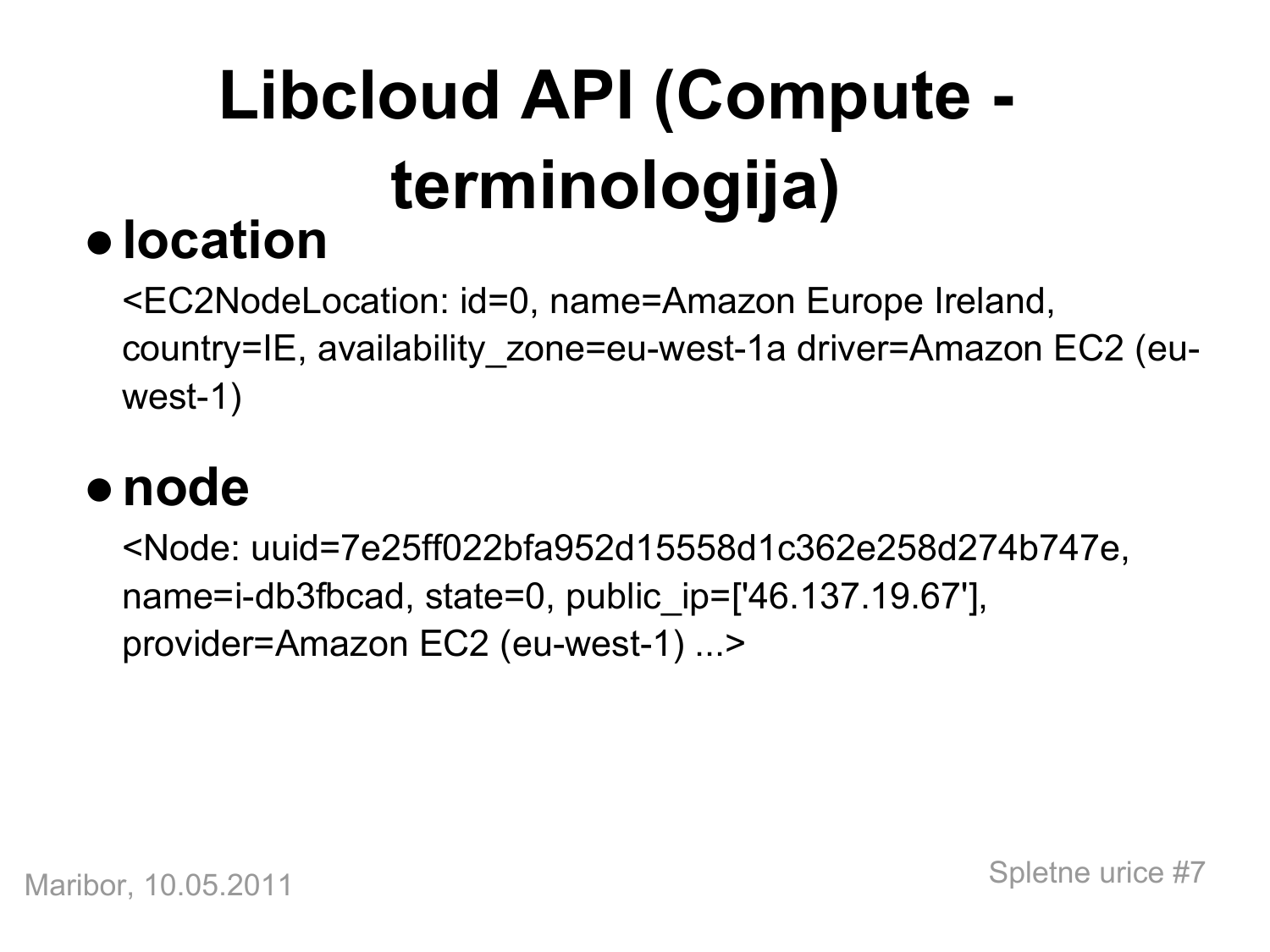# **Libcloud API (Compute metode)**

- list images()
- list\_sizes()
- list locations()
- list\_nodes()
- create\_node()
- destroy node()
- reboot\_node()
- $\bullet$  deploy node()

Maribor<sub>n'e</sub> Remu ponudniku spletne urice #7 • ex \* - funkcionalnosti, ki so specificne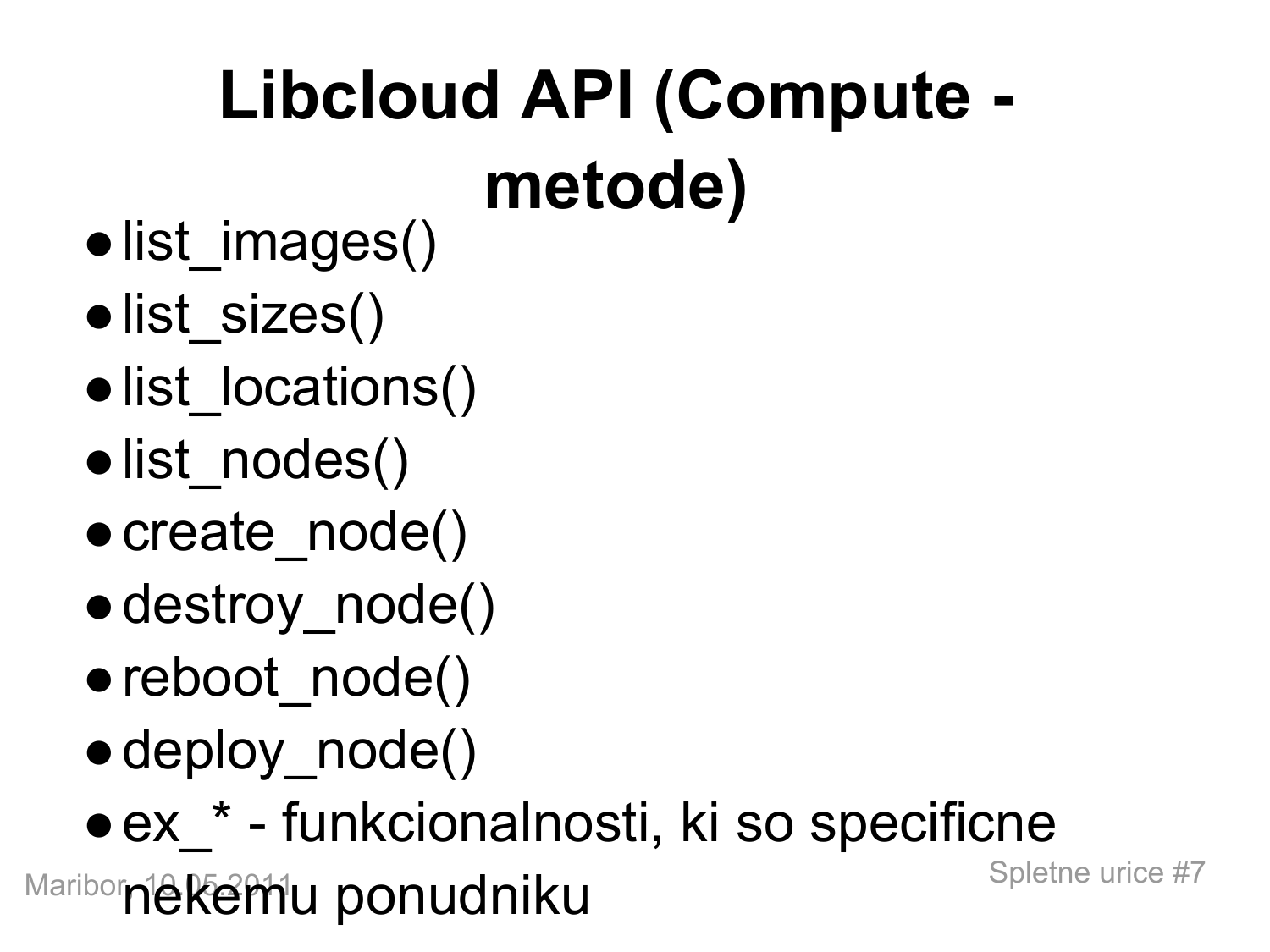## **Libcloud API (Storage) - v razvoju**



Maribor, 10.05.2011 Spletne urice #7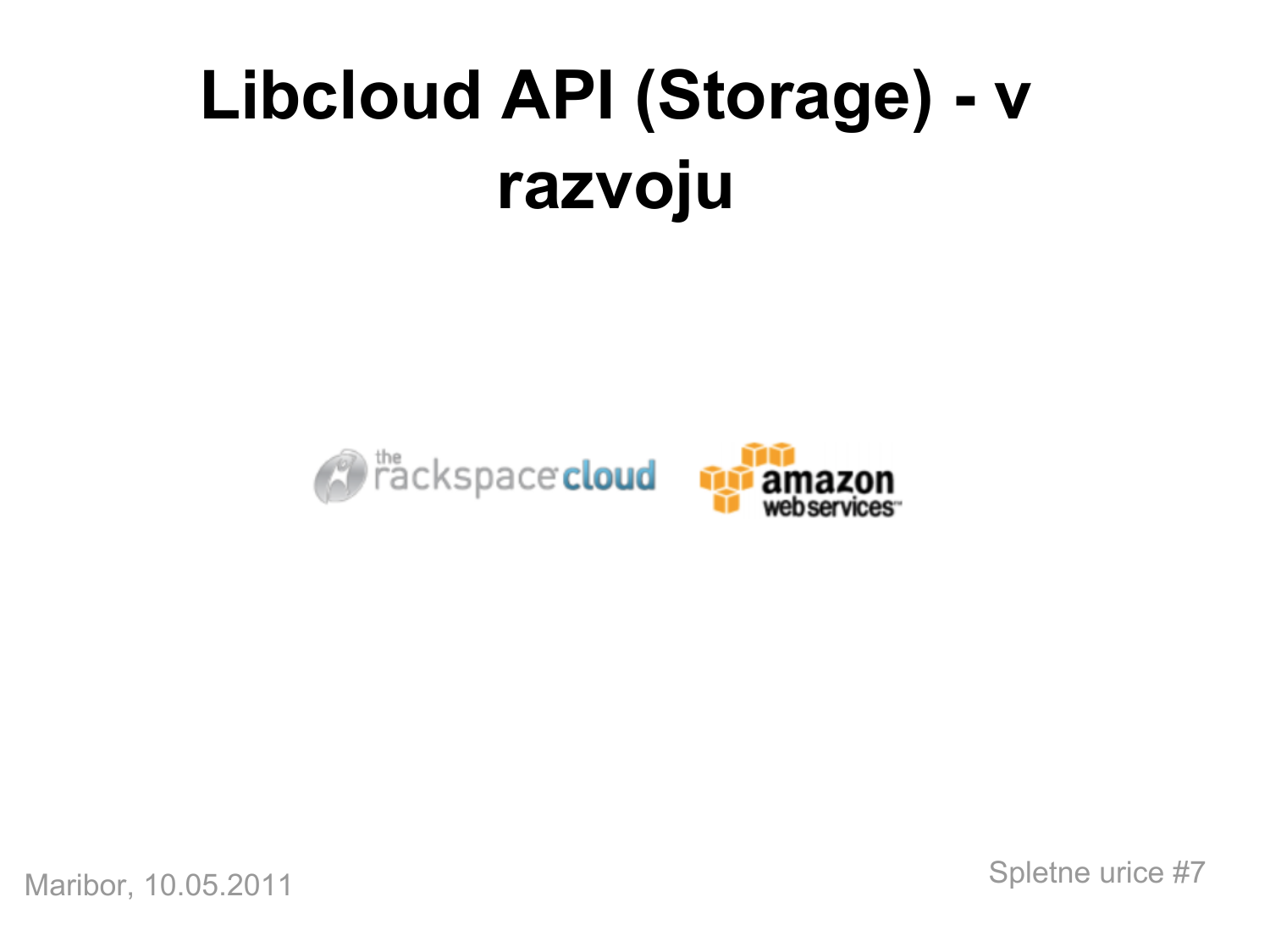# **Libcloud API (Storage) - v razvoju**

- list\_containers()
- list container objects()
- ●get\_container()
- get object()
- download object()
- download objects as stream()
- ●upload\_object()
- ●upload\_objects\_via\_stream()
- Maribor, 10.05.2017 ●delete\_object()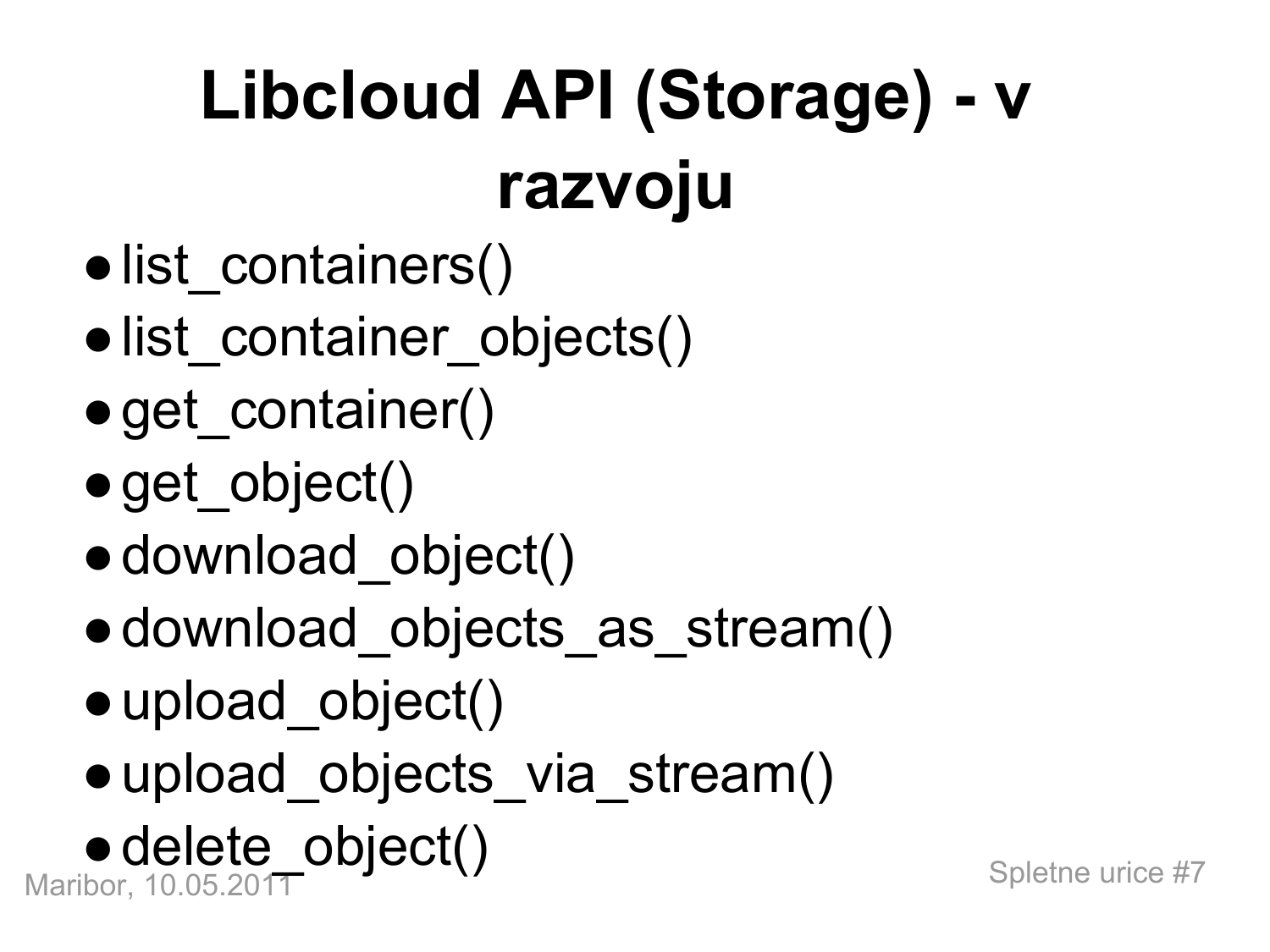# **Libcloud API (Storage) - v razvoju**

- delete container()
- create container()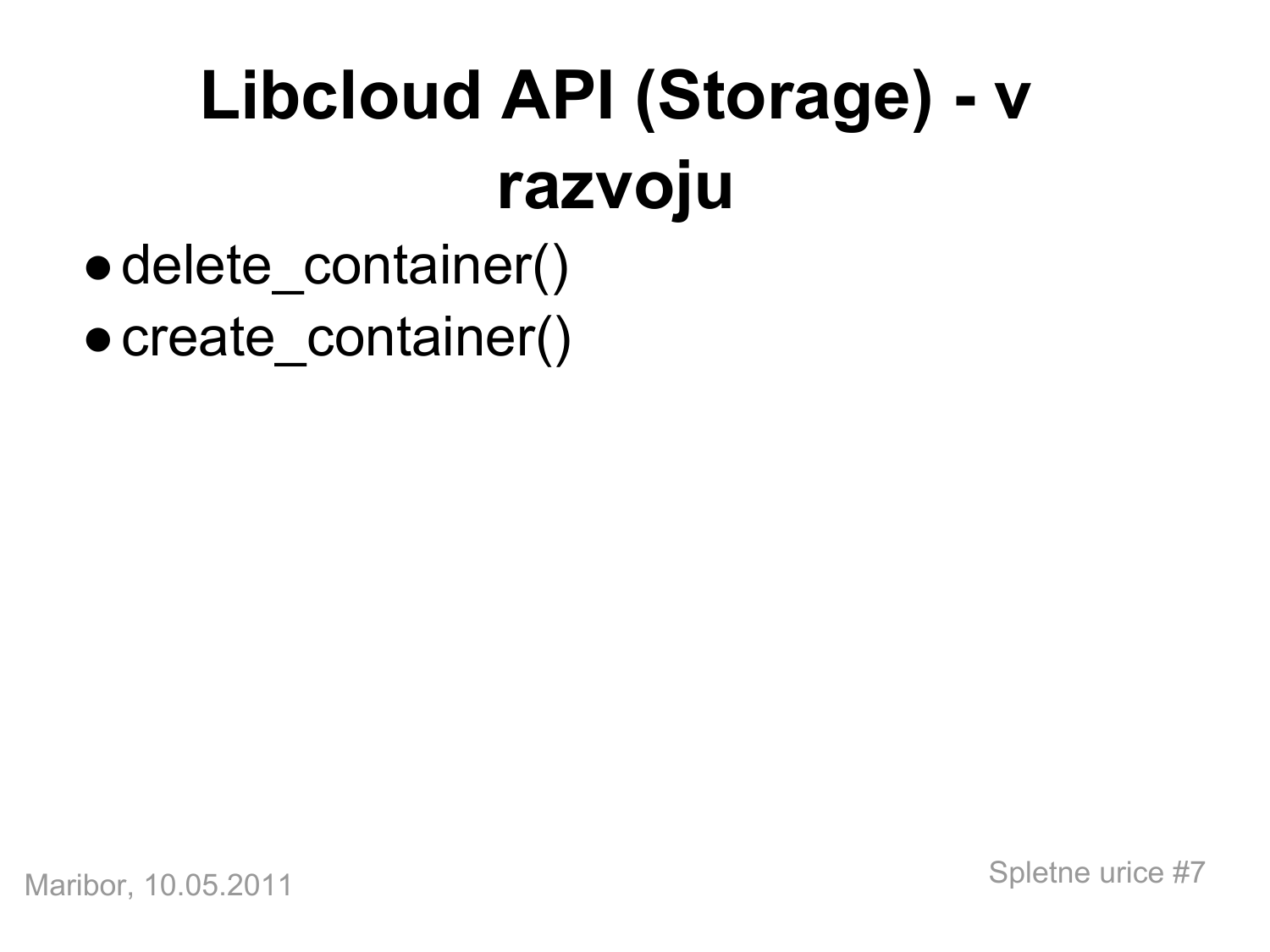## **Libcloud API (Load Balancer) - v razvoju**



Spletne urice #7 Maribor, 10.05.2011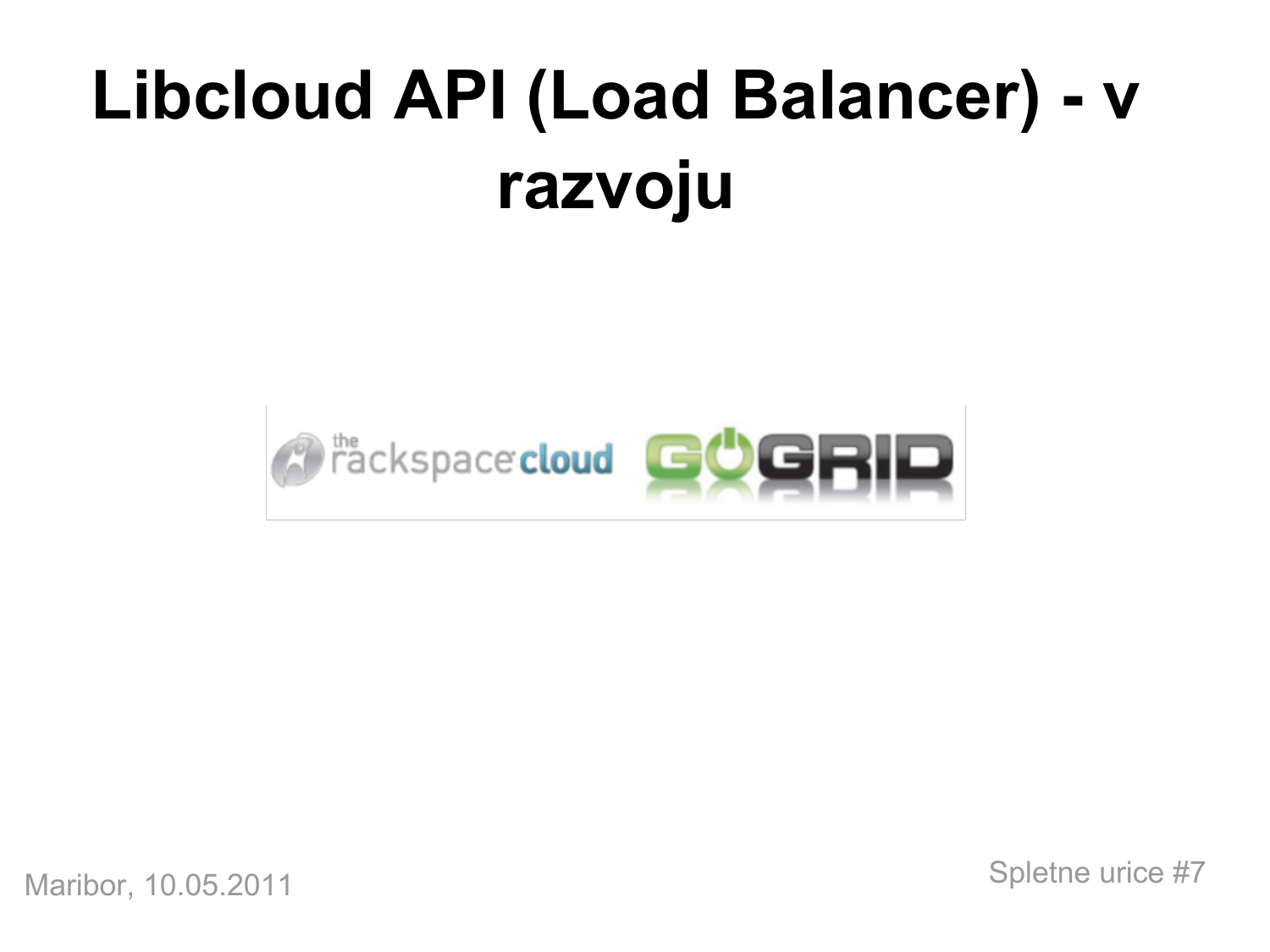# **Libcloud API (load-balancer) - v razvoju**

- list balancers()
- create balancer()
- destroy balancer()
- balancer detail()
- balancer attach node()
- balancer detach node()
- balancer list nodes()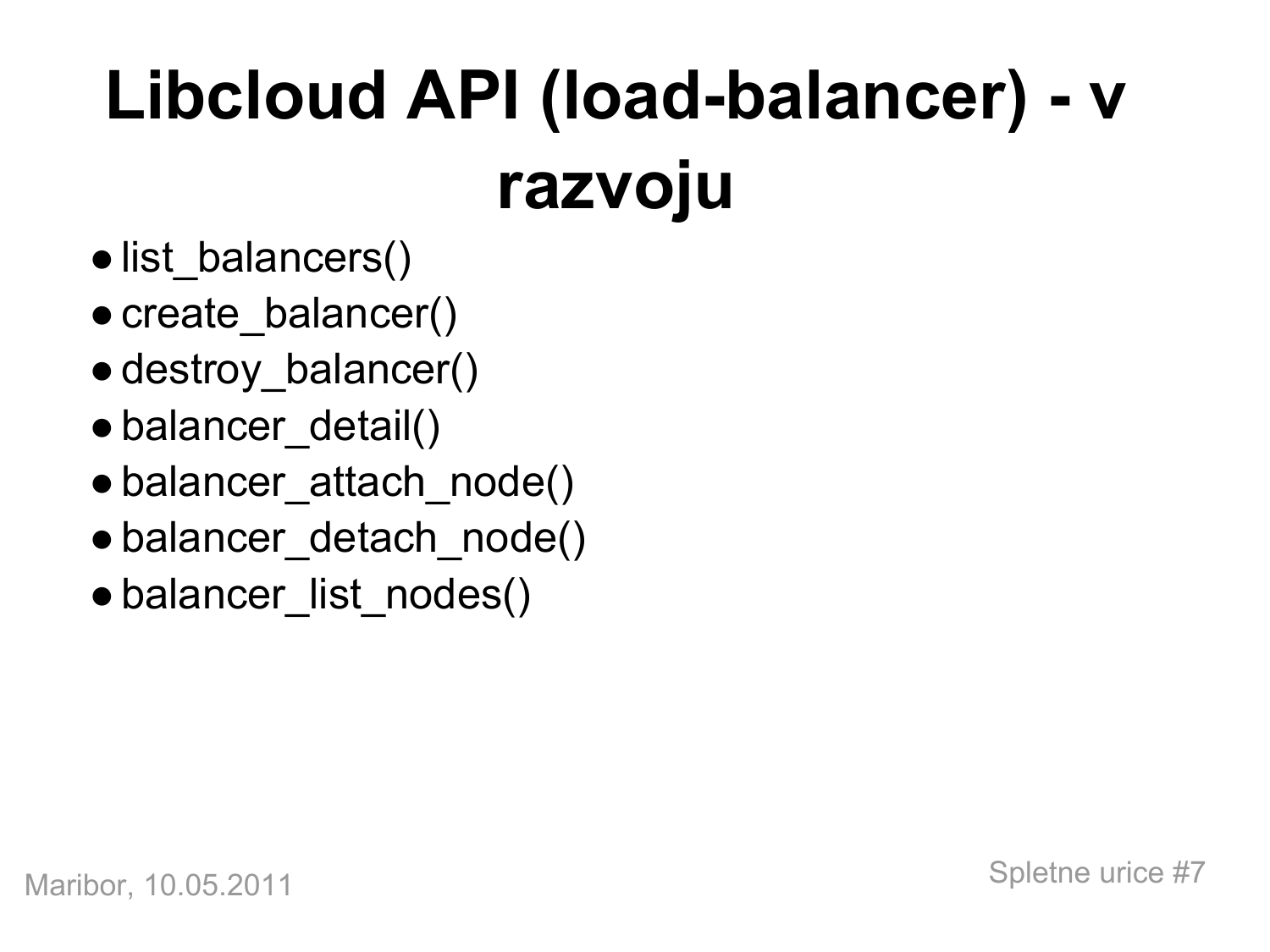●True multi-cloud demo!





Spletne urice #7 Maribor, 10.05.2011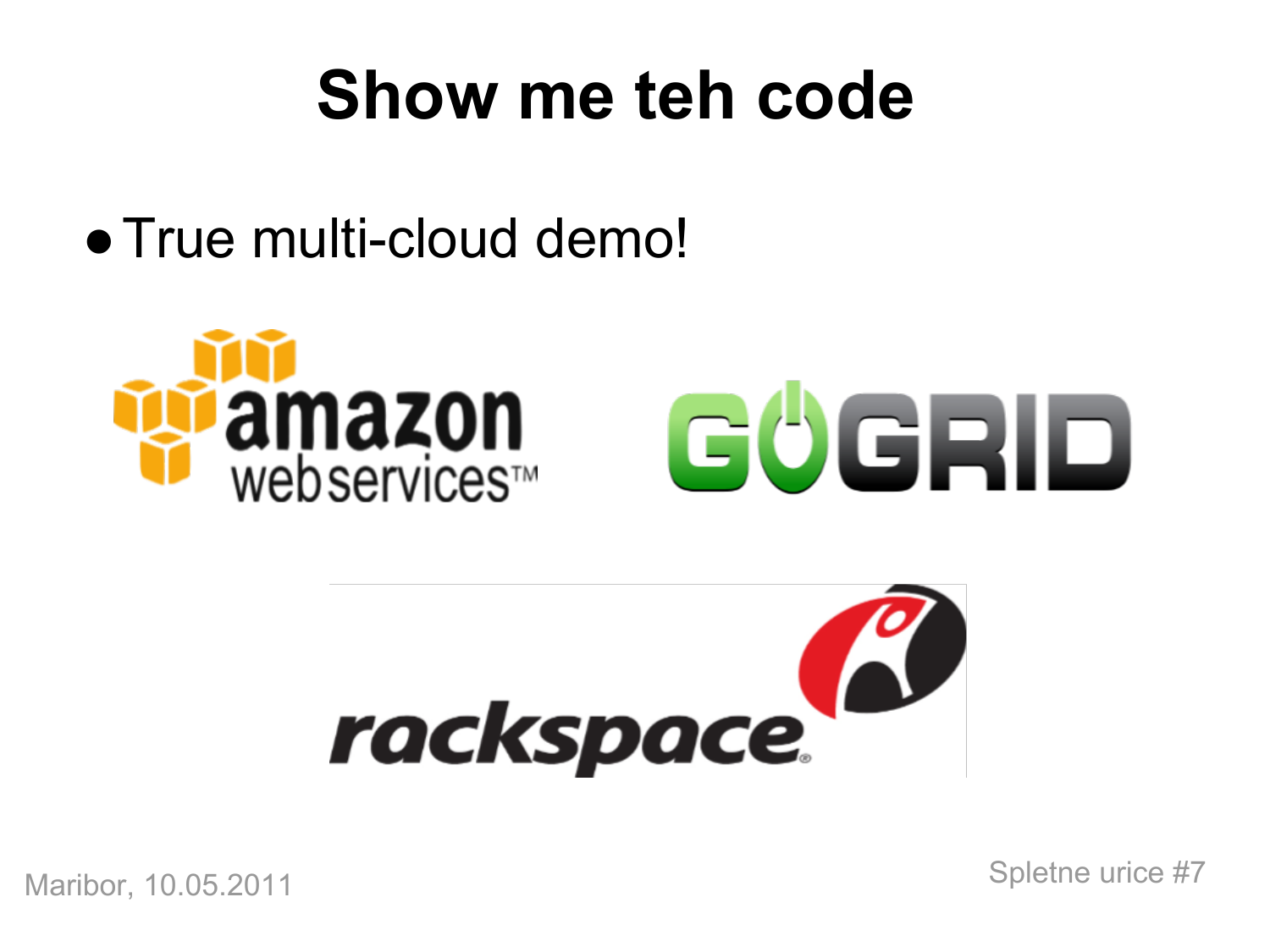#### • OK, maybe not : (

libcloud.common.types.LibcloudError: <LibcloudError in <libcloud.resource.lb. drivers.gogrid.GoGridLBDriver object at 0x1015e4b10> 'Exception: An unexpected server error has occured. Please email this error to apisupport@gogrid.com. Error Message : null'>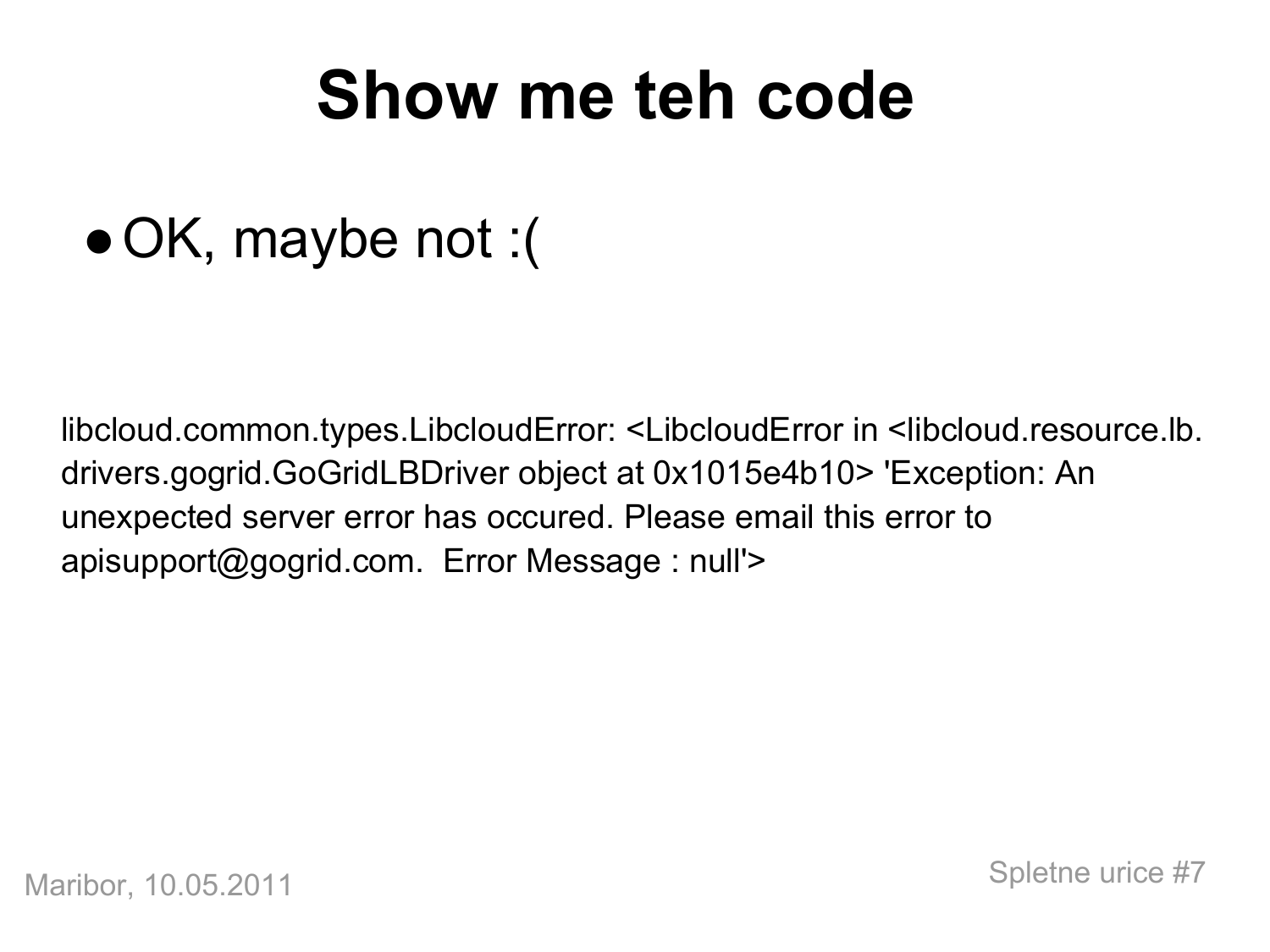●multi-cloud deployment demo!





Spletne urice #7 Maribor, 10.05.2011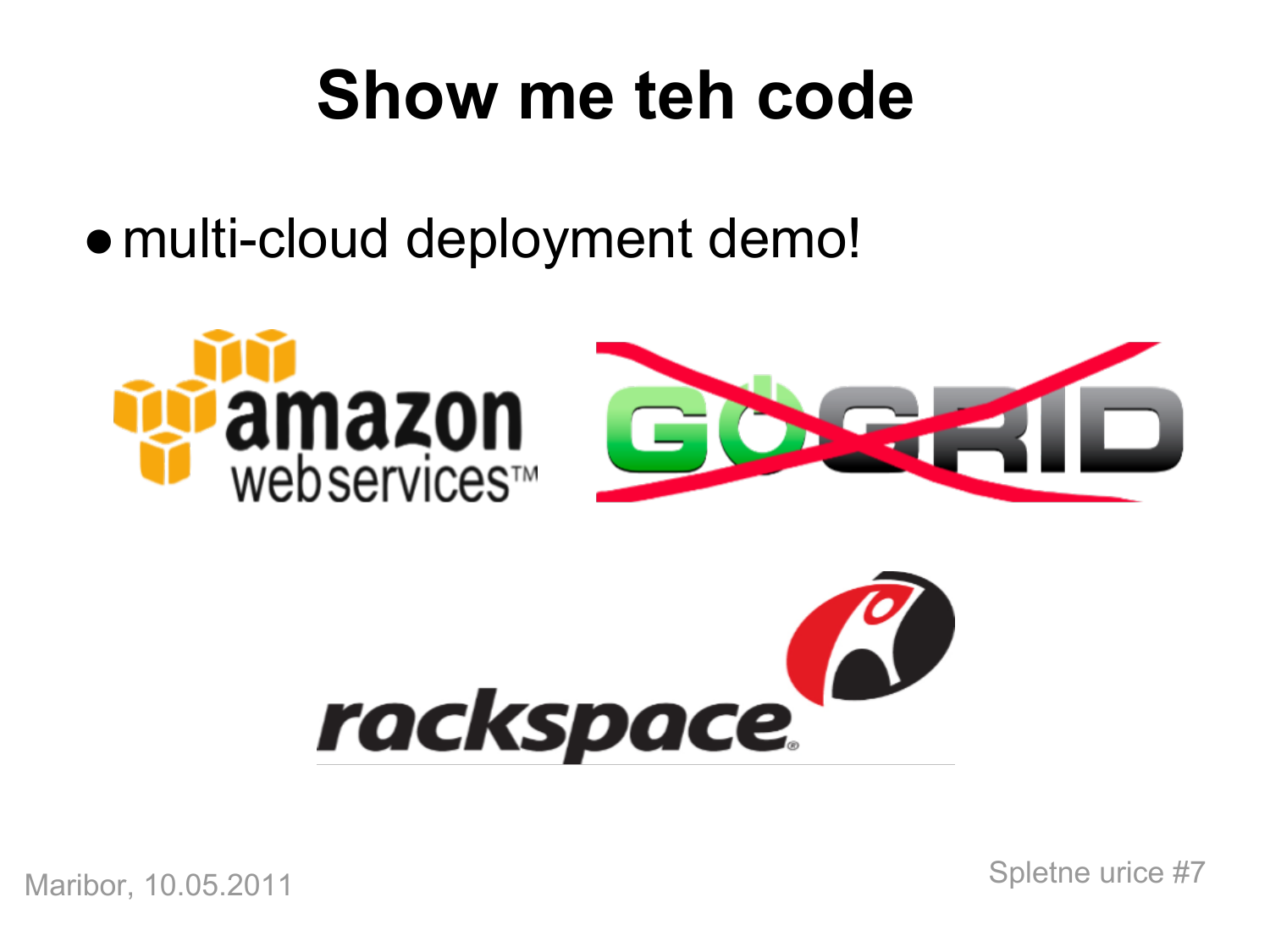- ●Na Rackspace CloudFiles nalozi naso demo aplikacijo
- ●Pri Amazonu (EC2) zazeni dva streznika
- ●Na streznika prenesi prej nalozeno aplikacijo in jo zazeni
- ●Ustvari loadbalancer pri GoGrid Rackspace in dodaj novo pravilo za random balancing nasih aplikacij
- ●Test it!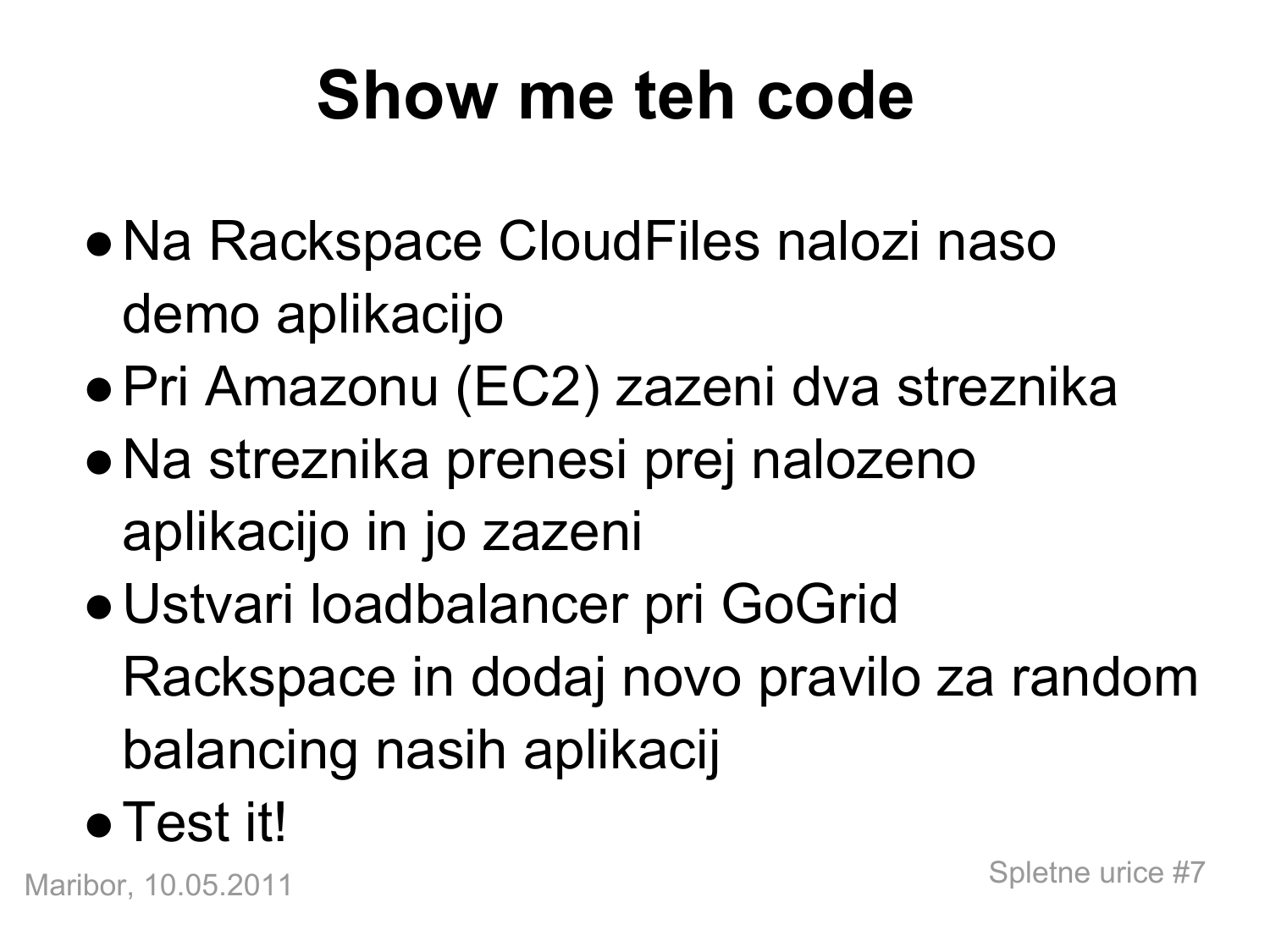#### ●Demo app: Preprost HTTP streznik, ki na vsako zahtevo odgovori z "Hello World <server name>"

#!/usr/bin/env node

```
var http = require('http');
var serverName = process.argv[2];
```

```
http.createServer(function (req, res) {
  res.writeHead(200, {'Content-Type': 'text/plain'});
 res.end('Hello World from ' + serverName + '\n');
}).listen(80, '0.0.0.0');
console.log('Server listening on http://0.0.0.0:80');
```
Spletne urice #7 Maribor, 10.05.2011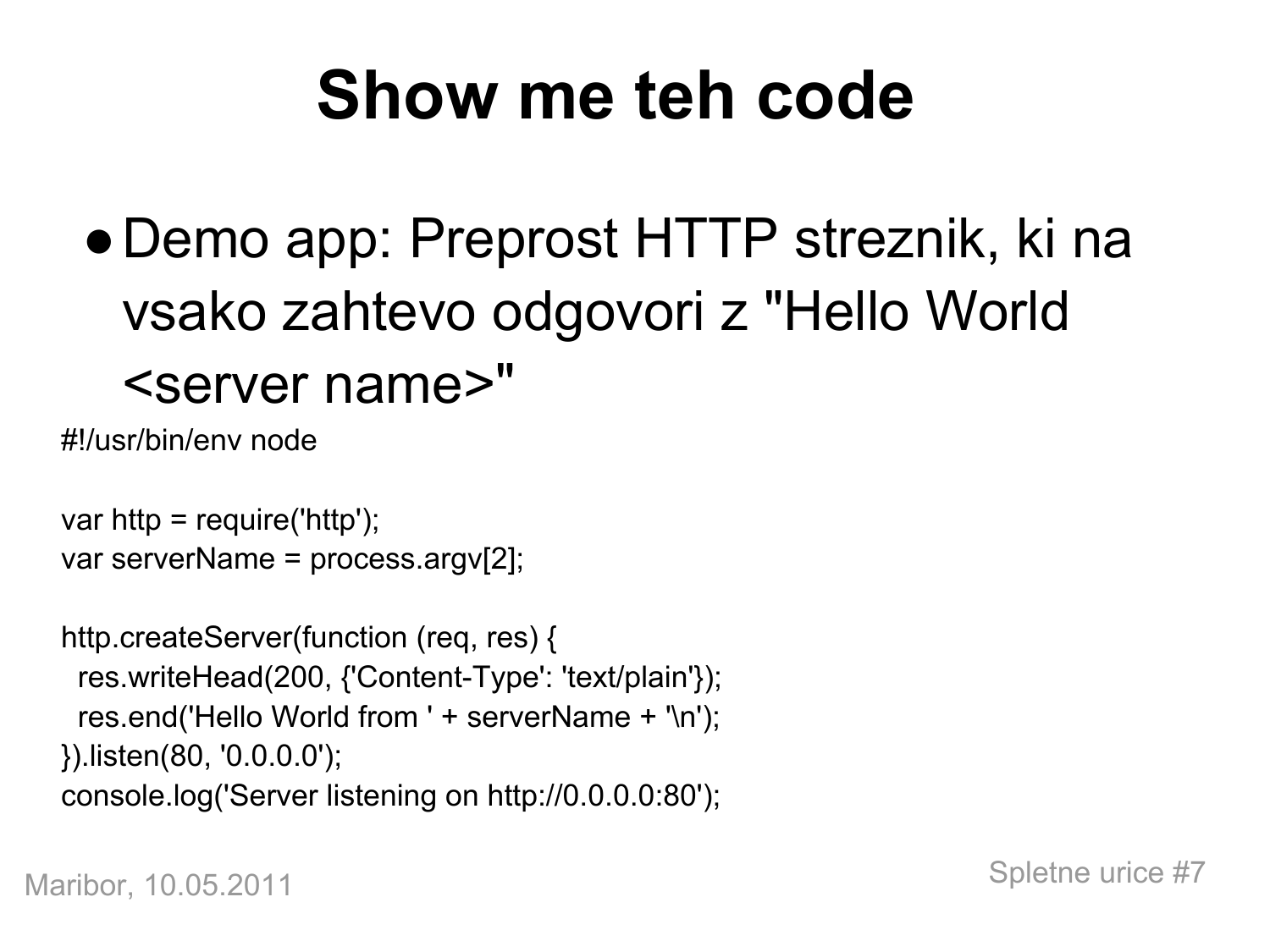● Demo: <https://gist.github.com/964654>

Maribor, 10.05.2011 Spletne urice #7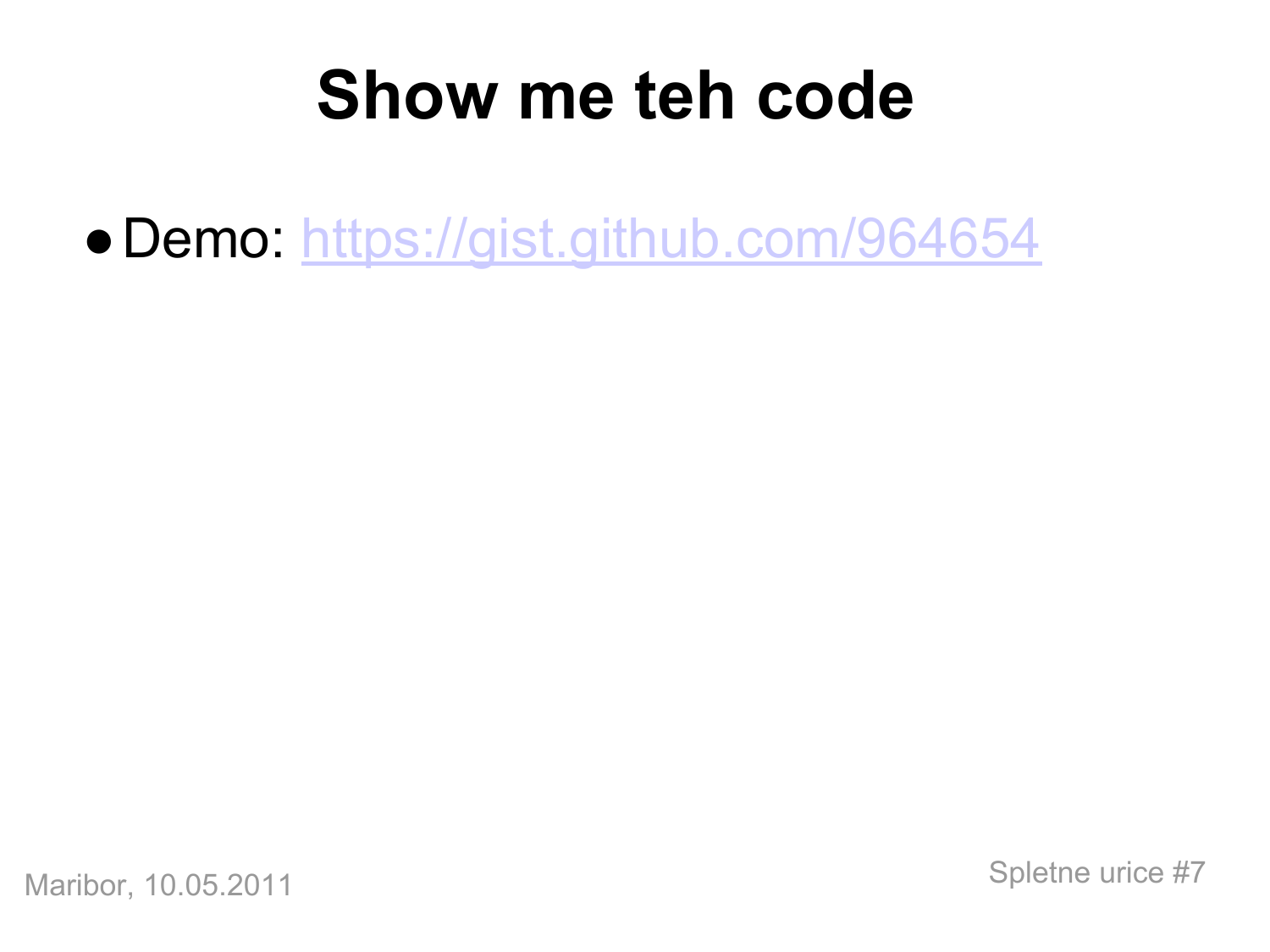## **Orodja zgrajena na Libcloud**

- ●Silverlining -<http://cloudsilverlining.org>
- felicity -<https://github.com/mig5/felicity>
- ●overmind [https://github.](https://github.com/tobami/overmind) [com/tobami/overmind](https://github.com/tobami/overmind)
- ●...
- clone it and build your own app on top! :)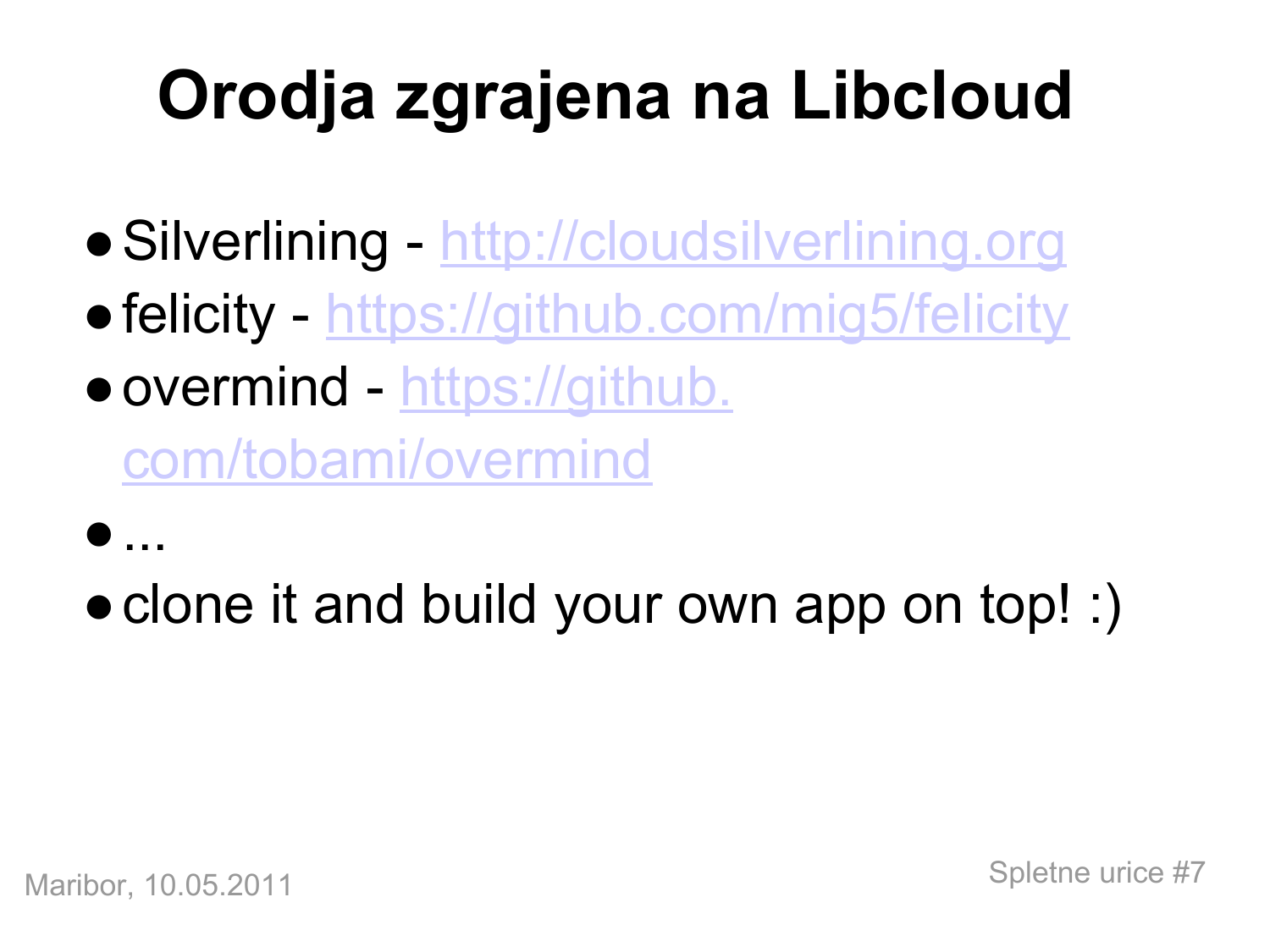# **Podobne knjiznjice v drugih jezikih**

- ●fog (Ruby)
- ●deltaclouds (Java)
- ●jclouds (Java)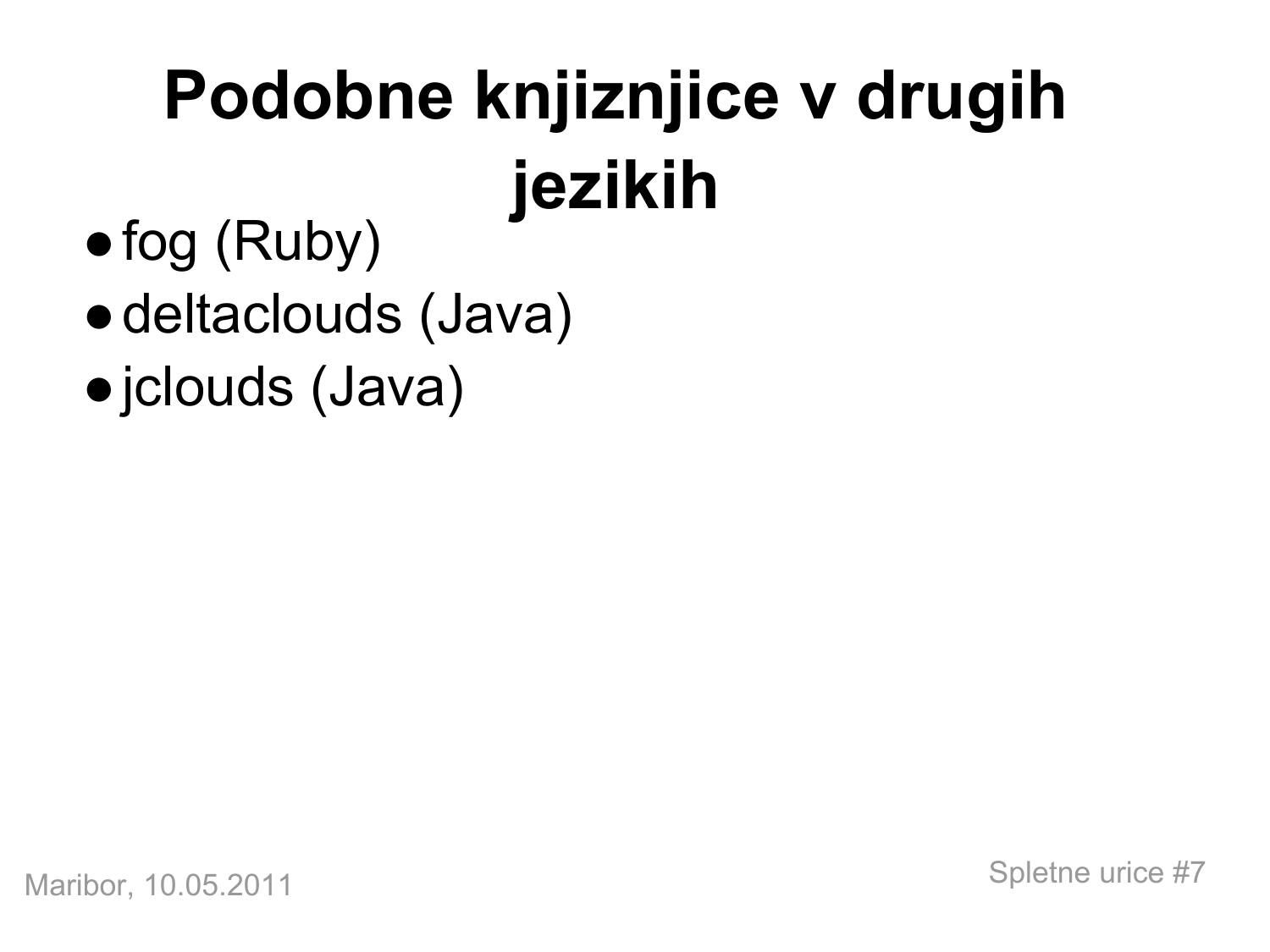#### **Vprasanja**



Maribor, 10.05.2011 Spletne urice #7